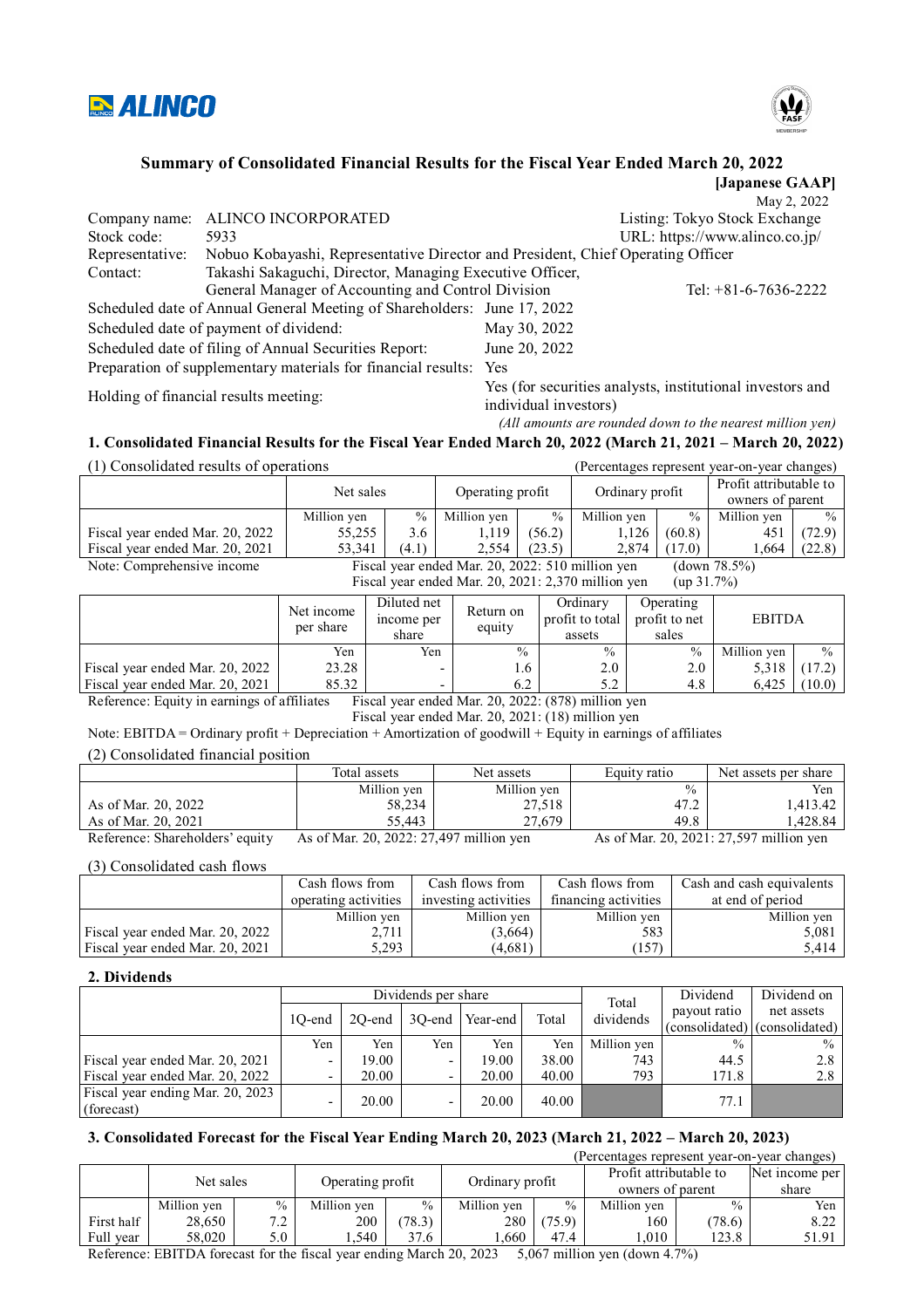#### **\* Notes**

(1) Changes in significant subsidiaries during the period (changes in specified subsidiaries resulting in changes in scope of consolidation): None

Newly added: - Excluded: -

(2) Changes in accounting policies and accounting-based estimates, and restatements

- 1) Changes in accounting policies due to revisions in accounting standards, others: None
- 2) Changes in accounting policies other than 1) above: None
- 3) Changes in accounting-based estimates: None
- 4) Restatements: None
- (3) Number of shares outstanding (common shares)

| 1) Number of shares outstanding at the end of the period (including treasury shares) |                   |                                  |                   |  |  |  |  |  |
|--------------------------------------------------------------------------------------|-------------------|----------------------------------|-------------------|--|--|--|--|--|
| As of Mar. 20, 2022:                                                                 | 21,039,326 shares | As of Mar. 20, 2021:             | 21,039,326 shares |  |  |  |  |  |
| 2) Number of treasury shares at the end of the period                                |                   |                                  |                   |  |  |  |  |  |
| As of Mar. 20, 2022:                                                                 | 1,584,825 shares  | As of Mar. 20, 2021:             | 1,724,357 shares  |  |  |  |  |  |
| 3) Average number of shares outstanding during the period                            |                   |                                  |                   |  |  |  |  |  |
| Fiscal year ended Mar. 20, 2022: 19,383,189 shares                                   |                   | Fiscal year ended Mar. 20, 2021: | 19,512,254 shares |  |  |  |  |  |

Note: For the purpose of calculating net assets per share, the number of shares of the Company held by the ALINCO Employee Shareholding Association Exclusive Trust Account (506,100 shares as of March 20, 2021, 391,800 shares as of March 20, 2022) under the "Trust-type Employee Shareholding Incentive Plan (E-Ship)" is included in the number of treasury shares, which was to be deducted from the calculation of the number of shares outstanding at the end of the period. For the purpose of calculating net income per share, the Company's shares held by the trust are also included in the number of treasury shares, which was to be deducted from the calculation of the average number of shares outstanding during the period (506,100 shares for the fiscal year ended March 20, 2021, 453,408 shares for the fiscal year ended March 20,  $2022$ ).

#### **Reference: Summary of Non-consolidated Financial Results**

## **1. Non-consolidated Financial Results for the Fiscal Year Ended March 20, 2022 (March 21, 2021 – March 20, 2022)**

| (1) Non-consolidated results of operations | (Percentages represent vear-on-vear changes) |               |                  |        |                 |        |             |               |
|--------------------------------------------|----------------------------------------------|---------------|------------------|--------|-----------------|--------|-------------|---------------|
|                                            | Net sales                                    |               | Operating profit |        | Ordinary profit |        | Profit      |               |
|                                            | Million yen                                  | $\frac{0}{0}$ | Million ven      | $\%$   | Million ven     | 0/2    | Million ven | $\frac{0}{0}$ |
| Fiscal year ended Mar. 20, 2022            | 44.655                                       | 4.3           | .054             | (42.9) | 2.220           | (0.0)  | 568         | (58.3)        |
| Fiscal year ended Mar. 20, 2021            | 42,804                                       | (8.0)         | .849             | (29.1) | 2.220           | (23.2) | .361        | (22.)         |

|                                 | Net income per share | Diluted net income per share |
|---------------------------------|----------------------|------------------------------|
|                                 | Yen                  | Yen                          |
| Fiscal year ended Mar. 20, 2022 | 29.32                |                              |
| Fiscal year ended Mar. 20, 2021 | 69.78                |                              |

#### (2) Non-consolidated financial position

|                                 | Total assets                             | Net assets  | Equity ratio  | Net assets per share                    |
|---------------------------------|------------------------------------------|-------------|---------------|-----------------------------------------|
|                                 | Million yen                              | Million yen | $\frac{0}{0}$ | Yen                                     |
| As of Mar. 20, 2022             | 53,510                                   | 27,167      | 50.8          | 1,396.48                                |
| As of Mar. 20, 2021             | 51.230                                   | 27,285      | 53.3          | 1.412.65                                |
| Reference: Shareholders' equity | As of Mar. 20, 2022: 27, 167 million yen |             |               | As of Mar. 20, 2021: 27,285 million ven |

\*The current financial report is not subject to audit by certified public accountants or auditing firms.

\*Cautionary statement with respect to forward-looking statements and other special items

Forecasts of future performance in these materials are based on assumption judged to be valid and information available to the ALINCO's management at the time the materials were prepared. Actual results may differ materially from the forecasts for a number of reasons. Please refer to "1. Overview of Results of Operations, (5) Outlook" on page 5 for forecast assumptions and notes of caution for usage.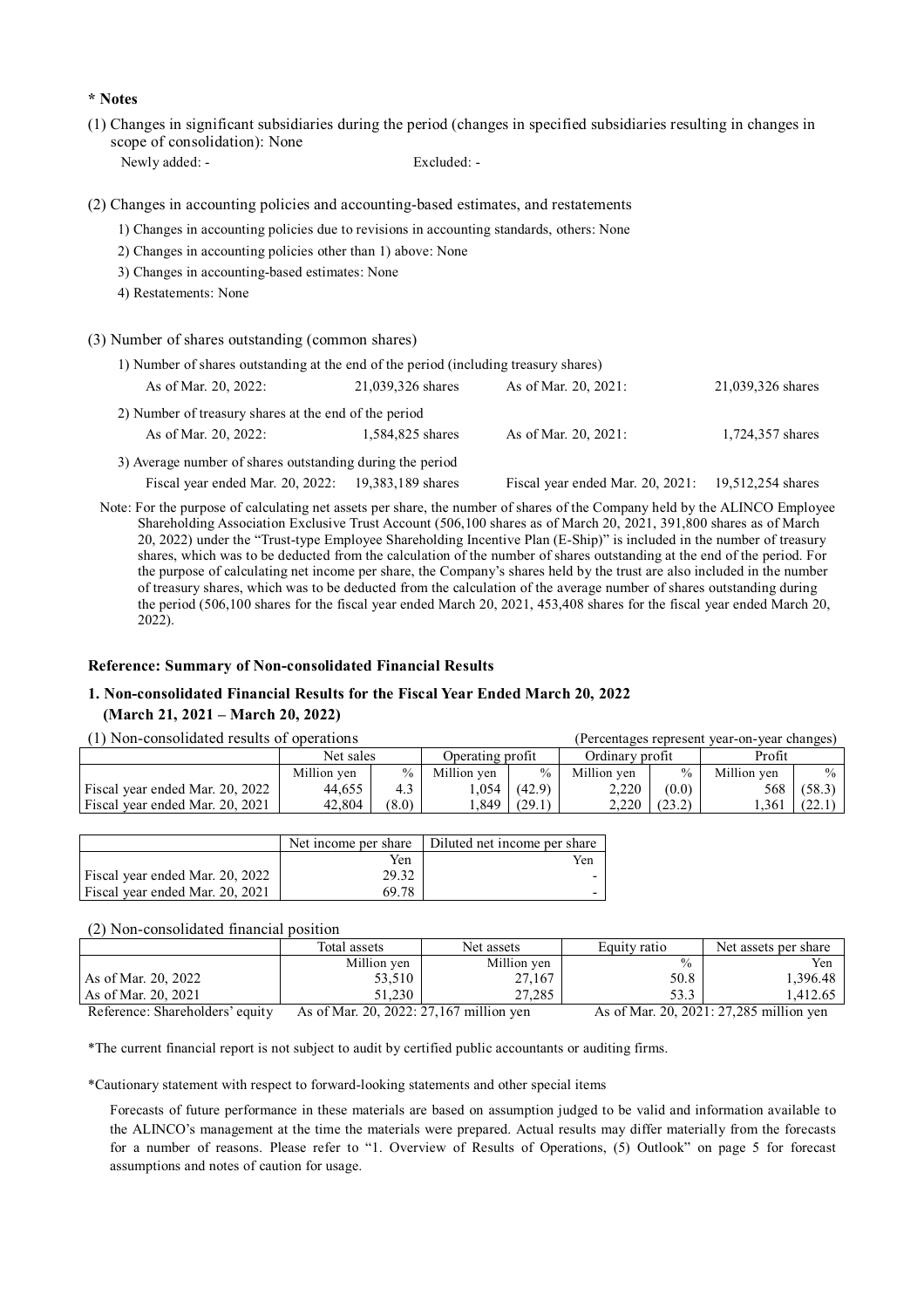## **Contents of Attachments**

| 1. Overview of Results of Operations                                                         | $\overline{2}$ |
|----------------------------------------------------------------------------------------------|----------------|
| (1) Results of Operations                                                                    | 2              |
| (2) Financial Position                                                                       | 4              |
| (3) Cash Flows                                                                               | 5              |
| (4) Basic Policy for Profit Distribution and Dividends for the Current and Next Fiscal Years | 5              |
| (5) Outlook                                                                                  | 5              |
| 2. Basic Approach to the Selection of Accounting Standards                                   | 6              |
| 3. Consolidated Financial Statements and Notes                                               | 7              |
| (1) Consolidated Balance Sheet                                                               | 7              |
| (2) Consolidated Statements of Income and Comprehensive Income                               | 9              |
| (3) Consolidated Statement of Changes in Equity                                              | 11             |
| (4) Consolidated Statement of Cash Flows                                                     | 13             |
| (5) Notes to Consolidated Financial Statements                                               | 15             |
| Going Concern Assumption                                                                     | 15             |
| Significant Changes in Shareholders' Equity                                                  | 15             |
| Segment Information                                                                          | 16             |
| Per Share Information                                                                        | 18             |
| Subsequent Events                                                                            | 18             |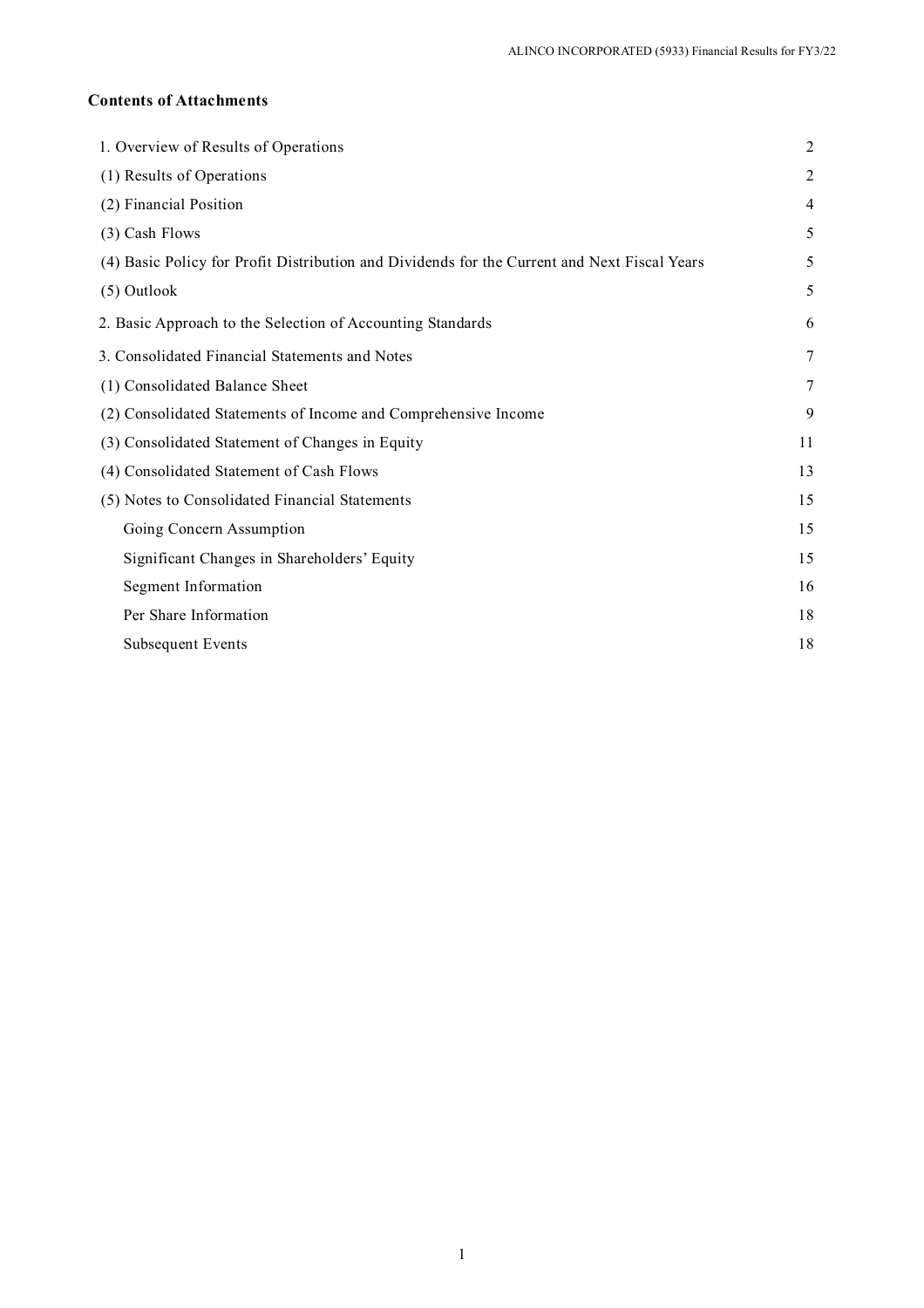#### **1. Overview of Results of Operations**

### **(1) Results of Operations**

During the fiscal year ended March 20, 2022, the Japanese economy remained challenging due to many events. As the pandemic continued, the economy was affected by concerns about a global economic slowdown due to the Ukraine crisis, supply chain turmoil, rapidly rising prices of energy and resources, and other events. Furthermore, the outlook for the economy is extremely unclear.

In the construction and housing related sectors, which are the primary industry of ALINCO group, there were indications of a recovery in industry trends in the current fiscal year, such as the continuation of year-on-year growth in building construction starts based on floor area. Sales of the new ring lock ALBATROSS system (ALBATROSS), our main product, were much higher than in the previous fiscal year as the market share of this product rose steadily because of the start of shipments to fill new orders received from a major construction company. In the rental business, the utilization rate for rental scaffolding materials recovered to the pre-pandemic level during the summer of 2021 and continued to increase. In the fitness equipment business, however, sales of home fitness equipment fell sharply following record-high sales in the previous fiscal year backed by strong stay-home demand during the pandemic.

Sales in the current fiscal year were 55,255 million yen, 3.6% higher than one year earlier, because of the recovery of sales in our core business of scaffolding manufacture, sales and rental. Operating profit decreased 56.2% to 1,119 million yen due to several factors that made expenses significantly higher than anticipated. Major factors include the increase in prices of raw materials, including steel and aluminum, which are affected by the international commodity market prices, and the depreciation of yen. Although selling prices were raised to reflect higher expenses and improve profit margins, the benefit of price increases was limited because of further increases in prices of raw materials and the accelerated yen's depreciation in a short period of time.

Ordinary profit fell 60.8% to 1,126 million yen because of an equity-method loss associated with PT. KAPURINDO SENTANA BAJA (KAPURINDO), an equity-method affiliate in Indonesia because of doubts about the ability of this company to repay long-term loans received from ALINCO. By making investments in KAPURINDO, ALINCO has been involved in Indonesia with the business of renting scaffolding and other construction materials for use at private sector building and civil engineering projects and power plant construction projects. Currently, activity at many construction sites in Indonesia has been temporarily suspended and other construction projects have been delayed or postponed because of the extended impact of the pandemic. Due to this situation, there are doubts about the ability of KAPURINDO to repay long-term loans received from ALINCO.

As a result from above, profit attributable to owners of parent decreased 72.9% to 451 million yen, although there is a record of extraordinary income because of subsidy income related to Fukuchiyama Logistic Center and partial sales of cross-shareholding.

HIGASHI ELECTRONICS INDUSTRY CO., LTD. (Higashi Electronics Industry) and UEKIN Co. Ltd. (Uekin) have been added to the consolidated financial statements based on an acquisition date of July 31, 2021 and November 30, 2021, respectively, for accounting purposes. Consequently, the income statement for the current fiscal year includes results of operations of Higashi Electronics Industry for the six-month period from August 1, 2021 to January 31, 2022 and of Uekin for the three-month period from December 1, 2021 to February 28, 2022. (Higashi Electronics Industry is in the electronic equipment segment and Uekin is in the construction materials segment.)

Major components of year-on-year changes in sales and earnings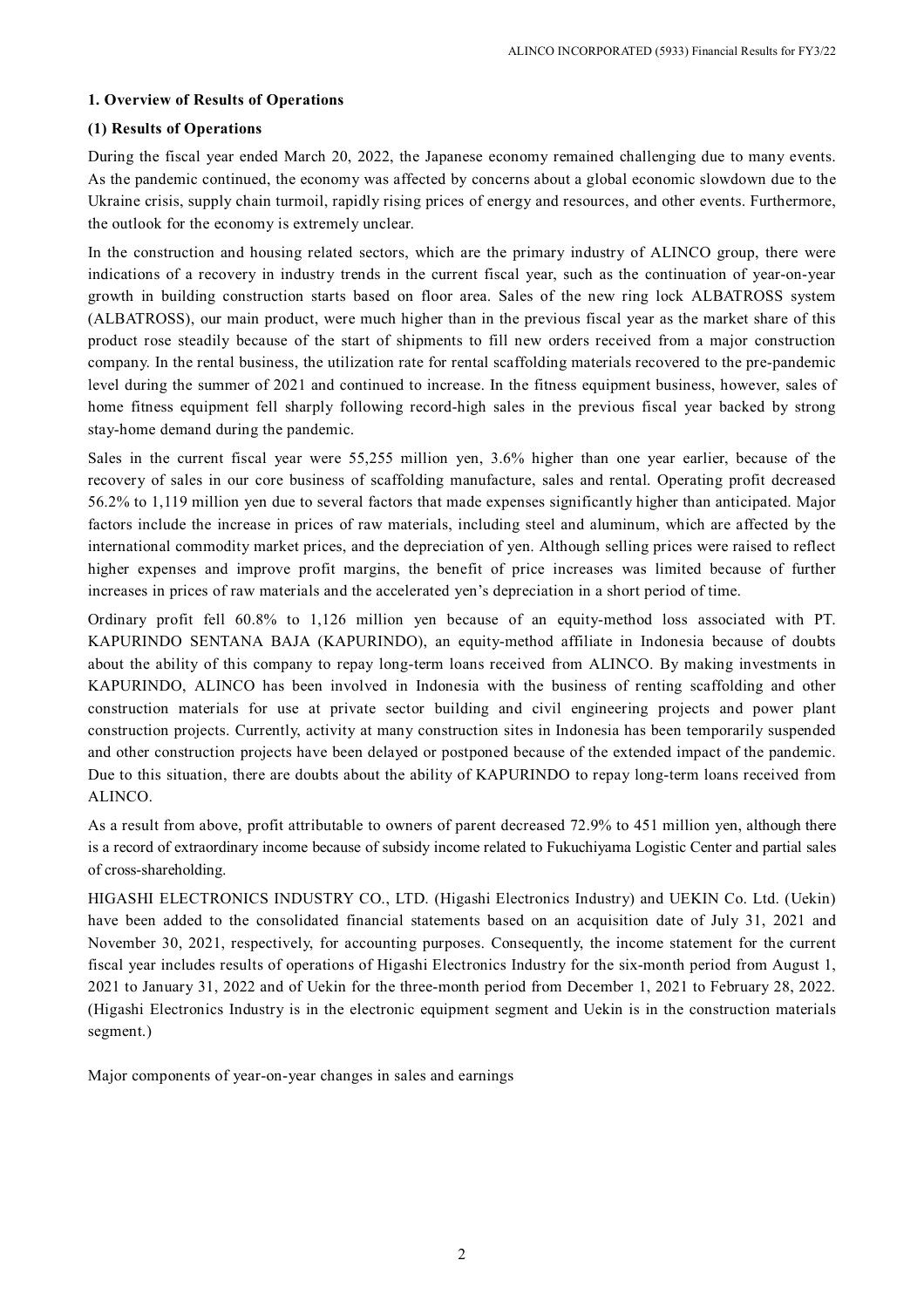(Millions of yen)

|                                                | FY3/21                                                                                        | FY3/22 | YoY change | ummons or you<br>Major components of changes                                                                                                                                                                                                                      |
|------------------------------------------------|-----------------------------------------------------------------------------------------------|--------|------------|-------------------------------------------------------------------------------------------------------------------------------------------------------------------------------------------------------------------------------------------------------------------|
| Net sales                                      | 53,341                                                                                        | 55,255 | $+1,914$   | $\cdot$ Increase in sales of scaffolding materials (+2,918)<br>$\cdot$ Two newly consolidated subsidiaries (+769)<br>· Increase in scaffolding material rental business sales<br>$(+683)$<br>· Lower fitness equipment sales due to a decline                     |
|                                                |                                                                                               |        |            | following strong pandemic stay-at-home demand<br>$(-2, 190)$                                                                                                                                                                                                      |
| Operating profit<br>2,554<br>1,119<br>(1, 435) | · Higher earnings due to higher sales (+539)<br>· Decrease in amortization of goodwill (+210) |        |            |                                                                                                                                                                                                                                                                   |
|                                                |                                                                                               |        |            | · Rising costs of raw materials including steel and<br>aluminum (-985)<br>· Rising procurement cost due to the depreciation of yen<br>$(-591)$<br>· Lower profit margins in the scaffolding material rental<br>business $(-239)$                                  |
|                                                |                                                                                               |        |            | · Increase in freight rates (-53)                                                                                                                                                                                                                                 |
| Ordinary profit                                | 2,874                                                                                         | 1,126  | (1,748)    | · Increase in gain on sales of scrap and other<br>miscellaneous income $(+206)$<br>· Increase in foreign exchange gain due to hedging effect<br>of foreign exchange contract, etc. $(+197)$<br>· Valuation gain on foreign currency-denominated assets<br>$(+65)$ |
|                                                |                                                                                               |        |            | · Increase in equity-method loss (-860)                                                                                                                                                                                                                           |
| Profit<br>attributable to<br>owners of parent  | 1,664                                                                                         | 451    | (1,213)    | $\cdot$ Lower taxes due to decline in earnings (+283)<br>· Increase in extraordinary income due to subsidy income<br>related to construction of Fukuchiyama Logistic Center<br>$(+124)$                                                                           |

The performance for each business segment was as follows. Segment sales do not include intersegment sales.

| $\cdots$                                             |           |                    |                       |                    |  |
|------------------------------------------------------|-----------|--------------------|-----------------------|--------------------|--|
|                                                      | Net sales |                    | Segment profit (loss) |                    |  |
| Segment                                              | Amount    | YoY change $(\% )$ | Amount                | YoY change $(\% )$ |  |
| Construction materials                               | 19,880    | 14.3               | 1,349                 | (4.4)              |  |
| Scaffolding material rental                          | 15,948    | 4.5                | 86                    | 54.6               |  |
| Home equipment                                       | 15,070    | (11.0)             | (200)                 |                    |  |
| Electronic equipment                                 | 4,355     | 16.1               | 153                   | 185.7              |  |
| Total for reportable segments                        | 55,255    | 3.6                | 1,389                 | (45.5)             |  |
| Adjustment                                           | -         |                    | (263)                 |                    |  |
| Amounts shown on consolidated<br>statement of income | 55,255    | 3.6                | 1,126                 | (60.8)             |  |

(Millions of yen)

Notes: 1. Segment profit (loss) is adjusted to be consistent with ordinary profit in the consolidated statement of income.

2. The adjustment to segment profit (loss) is primarily non-operating income and expenses, such as equity-method income and losses, foreign exchange gains and losses, and interest expenses that cannot be allocated to a reportable segment.

In accordance with "Practical Guidelines on Equity method Accounting," an equity-method loss of 878 million yen was recorded for long-term loans extended by ALINCO to equity-method affiliate PT. KAPURINDO SENTANA BAJA.

Construction materials

Sales increased 14.3% from one year earlier to 19,880 million yen. Sales of scaffolding and other temporary materials used at construction sites rose sharply by 57.7% year on year because of sales to new customers such as start of ALBATROSS shipments to a major construction company that decided to adopt this scaffolding system and additional ALBATROSS sales to current customers. In addition, sales of racks for distribution warehouses also remained strong.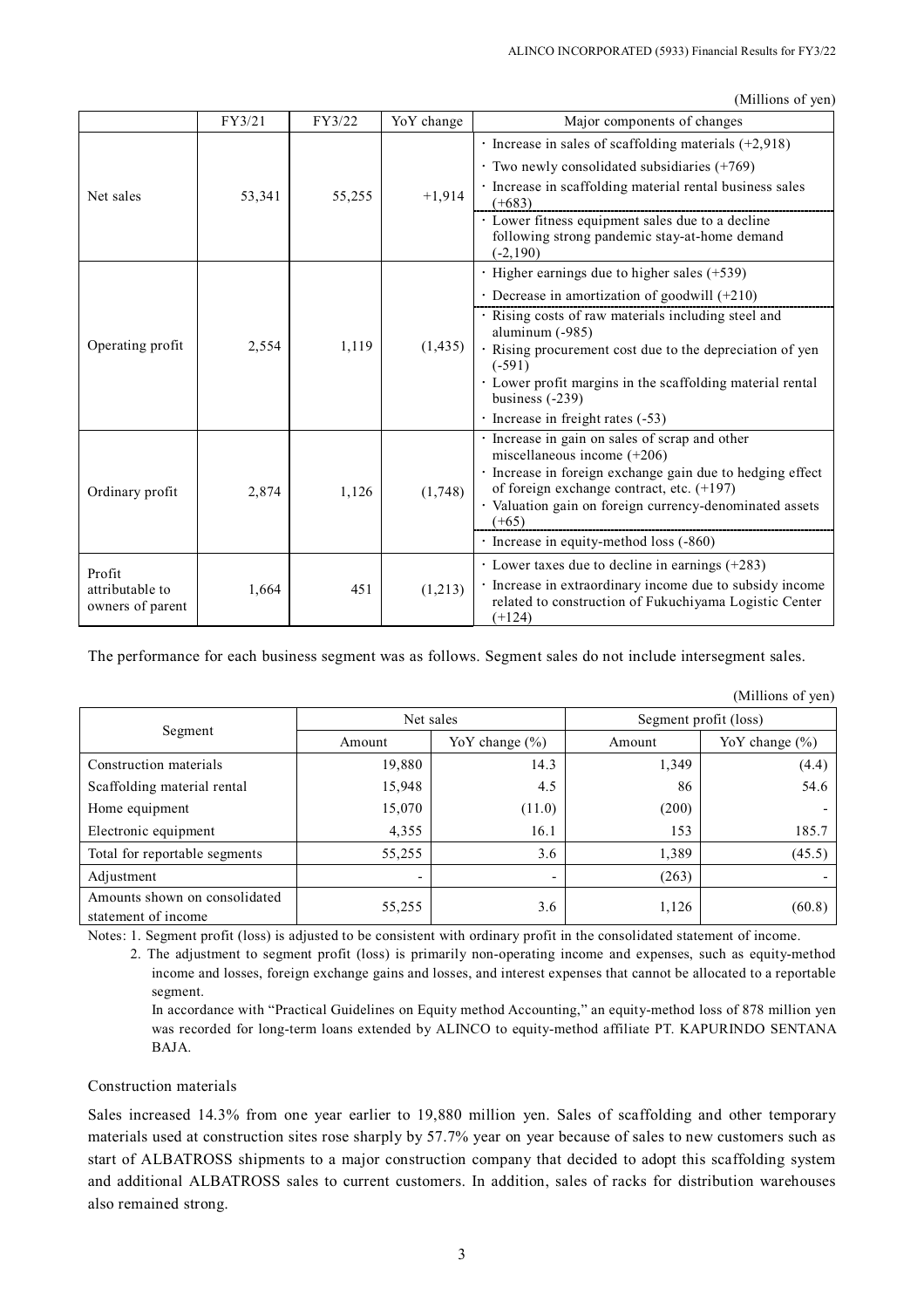Although sales increased, the segment profit decreased 4.4% to 1,349 million yen because the increases in selling prices of the products of this segment could not keep up with the speed of the upturn in prices of steel, aluminum and other materials.

#### Scaffolding material rental

Sales increased 4.5% from one year earlier to 15,948 million yen. The utilization rate of rental scaffolding materials for medium to high-rise buildings increased. There were also strong sales for event-related rental equipment, which had been significantly affected by the pandemic, associated with the Tokyo Olympics.

The segment profit increased 30 million yen (up 54.6%) year-on-year to 86 million yen, partially due to the intense price-based competition during the pandemic.

#### Home equipment

Sales decreased 11.0% from one year earlier to 15,070 million yen. Sales of aluminum ladders, stepladders and other products remained firm despite the impact of factors such as restrictions on outings due to the pandemic, which reduced footfall at mass retailers, and the continued restraint on the holding of exhibitions. However, sales of fitness equipment were down significantly because of a decline following the record-high sales in the previous fiscal year backed by stay-at-home demand and pandemic-related delays in the development of new fitness products.

There was a segment loss of 200 million yen, a decrease of 1,230 million yen from the profit one year earlier. The loss was caused by a decrease in sales, the higher cost of importing materials and supplies due to higher raw material prices and logistics costs as well as the yen's depreciation.

#### Electronic equipment

Sales increased 16.1% from one year earlier to 4,355 million yen. We managed to minimize the negative impact on the supply chain of the current shortage of electronic components, primarily semiconductor components. In addition, sales increased as this business benefited from the recovery in demand for specified low-power wireless communication devices and wireless communication devices for business applications. The purchase of all shares of Higashi Electronics Industry to include this company in the scope of consolidation also contributed to sales growth.

The segment profit increased 185.7% to 153 million yen from one year earlier because of the sales growth despite expenses of 47 million yen related to stock acquisition through M&A.

#### **(2) Financial Position**

#### Assets

Total assets increased 2,790 million yen from the end of the previous fiscal year to 58,234 million yen as of the end of the current fiscal year. Current assets increased 3,250 million yen to 36,435 million yen and non-current assets decreased 460 million yen to 21,798 million yen. The main reasons for the increase in total assets were the inclusion of Higashi Electronics Industry and Uekin in the scope of consolidation, an increase in inventories resulting from consistently high production volume in anticipation of increasing demand, and an increase in property, plant and equipment caused by the start of full-scale operations at the Fukuchiyama Logistic Center and purchases of rental assets.

#### Liabilities

Total liabilities increased 2,951 million yen from the end of the previous fiscal year to 30,716 million yen. Current liabilities increased 3,846 million yen to 20,005 million yen and non-current liabilities decreased 895 million yen to 10,710 million yen. The main reasons for the increase in liabilities were a 2,429 million yen increase in notes and accounts payable-trade due to consistently high production volume and a 1,510 million yen increase in borrowings.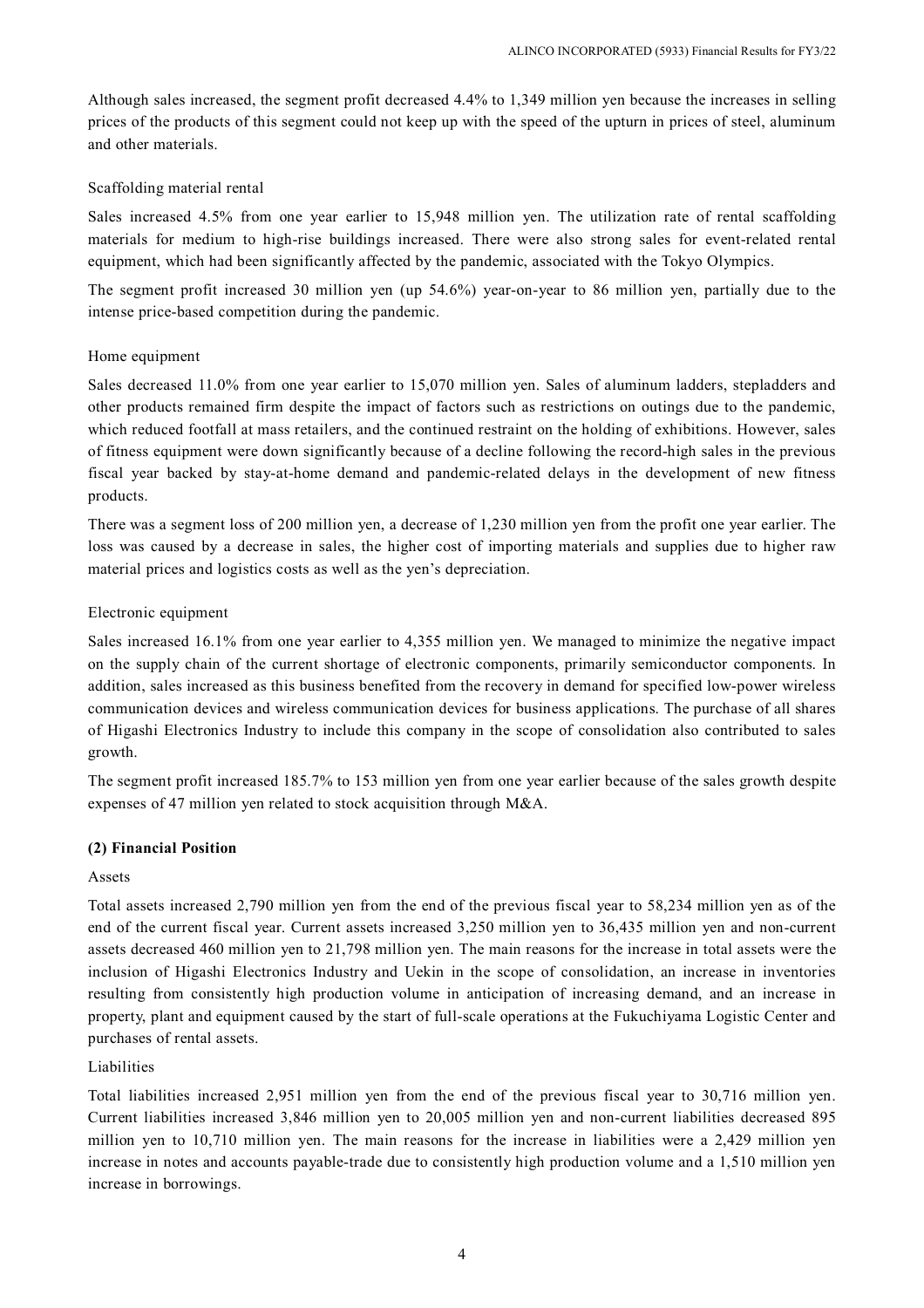## Net assets

Total net assets decreased 160 million yen from the end of the previous fiscal year to 27,518 million yen because of profit attributable to owners of parent of 451 million yen and dividend payments of 773 million yen.

## **(3) Cash Flows**

Cash and cash equivalents at the end of the current fiscal year decreased by 332 million yen from the end of the previous fiscal year to 5,081 million yen.

Cash flows from operating activities

Net cash provided by operating activities was 2,711 million yen (a decrease of 2,582 million yen compared with the previous fiscal year). The main factors were a decrease in profit before income taxes and an increase in trade receivables with a relatively long collection period because of the growth of sales in core business activities.

Cash flows from investing activities

Net cash used in investing activities was 3,664 million yen (a decrease of 1,016 million yen compared with the previous fiscal year). The main uses of cash were purchase of property, plant and equipment mainly due to the start of operations at the Fukuchiyama Logistic Center and additional purchase of shares of consolidated subsidiary.

Cash flows from financing activities

Net cash provided by financing activities was 583 million yen (net cash used of 157 million yen in the previous fiscal year). The main reason was an increase in short-term borrowings to provide cash on hand for ensuring the flexibility required to respond to shifts in demand during the current uncertain business climate.

### **(4) Basic Policy for Profit Distribution and Dividends for the Current and Next Fiscal Years**

Distributing earnings to shareholders is one of the highest priorities of ALINCO.

For dividends of surplus, our basic policy is to consistently pay annual dividend with a target dividend payout ratio of 40%.

Our policy for purchasing treasury shares is to make these purchases appropriately by responding with flexibility to changes in the stock price and business climate, implementing measures involving equity, and as one way to distribute earnings to shareholders.

Retained earnings are used for investments to improve our corporate value such as, expanding market share of ALBATROSS, developing new products in business sectors that are expected to grow in the future, performing M&A and any other activities. Our policy for retained earnings also reflects the need for the financial stability required for maintaining our competitive advantage over other companies.

Based on these policies, we plan to pay a year-end dividend of 20 yen per share for the fiscal year ended March 20, 2022. With the interim dividend of 20 yen per share that was paid on November 24, 2021, this will result in a total dividend of 40 yen per share applicable to the fiscal year.

Based on the outlook for earnings, capital expenditures and other items, we plan to pay a dividend of 40 yen per share for the fiscal year ending in March 2023.

## **(5) Outlook**

In April 2021, the ALINCO Group formulated the "Medium-Term Management Plan 2024" with an execution period of three years from the fiscal year ending March 2022 to the fiscal year ending March 2024. The fiscal year ending in March 2023 is the second year of this plan. Since the plan started, sales have been increasing steadily. One reason is measures for strengthening and expanding the manufacture, sale and rental of scaffolding materials, which is the ALINCO Group's core business. There has also been progress with building a sound base for the growth of other businesses, including a major construction company that has decided to adopt ALBATROSS. However, in terms of profit, the progress of the plan for the fiscal year ending March 2022, which was the first year of the plan, has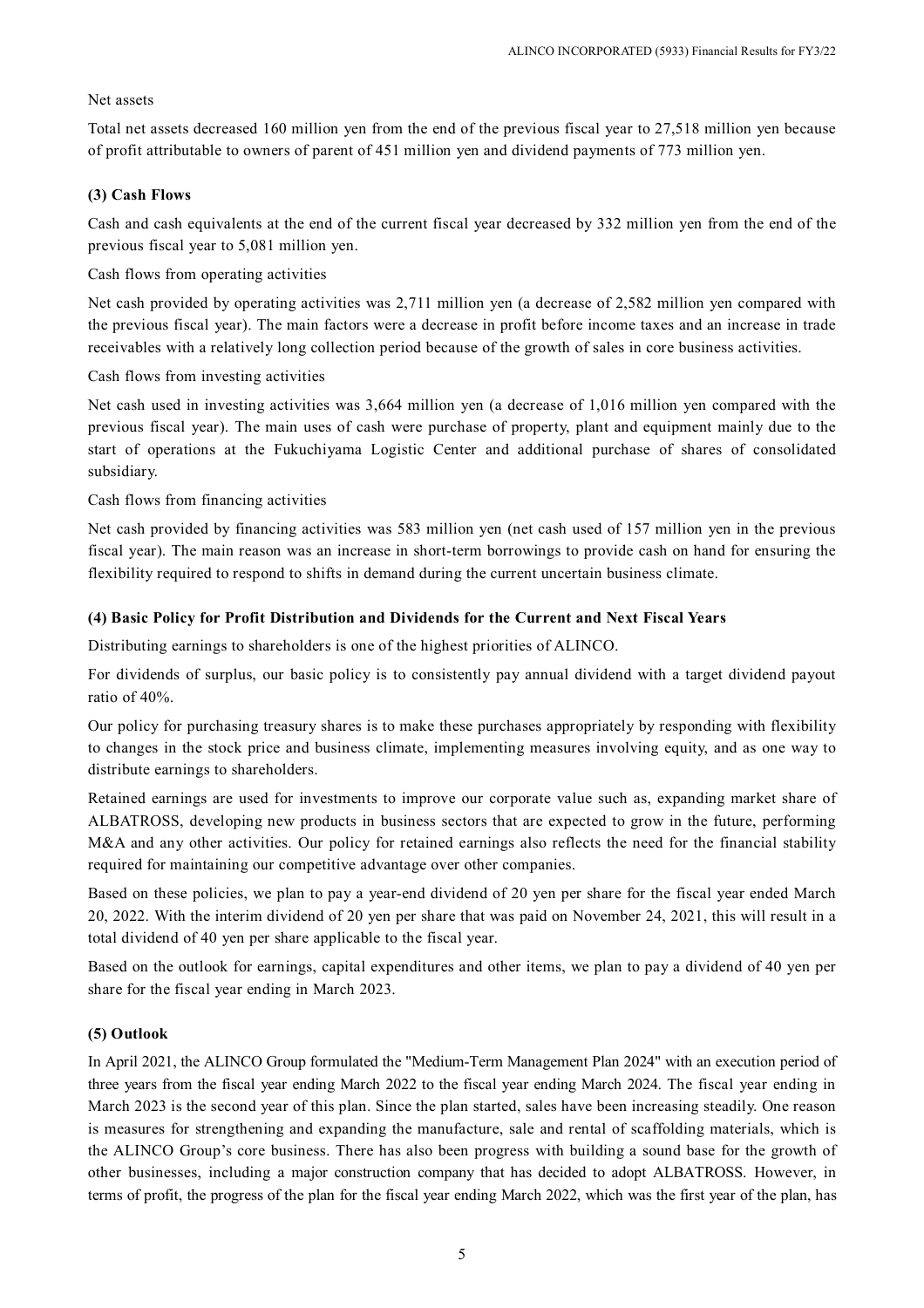been restricted due to a downturn in pandemic stay-at-home demand in the fitness equipment business following the peak in the previous fiscal year and the unexpectedly large impact of sharp rise of raw materials price, etc., on construction materials and home equipment businesses.

There are currently concerns about the rise in cost of energy and resources because of Russia's invasion of Ukraine. In China, there are concerns about how much the country's extended zero-COVID policy will impact the economy. These events are likely to have an effect on supply chains. The ALINCO Group will meet the large volume of demand at customers in locations where economies are recovering from the pandemic downturn. We will also launch new products, raise product prices and take other steps to improve profitability.

Regarding prices of raw materials, assuming that the actual price of main materials in March 2021 is 100, the prices have risen to 150-170 in March 2022. The pace of price increases has been particularly very fast since October 2021 and we have been moving quickly to raise prices since the second half of the previous fiscal year. However, a certain period of time was needed to fill orders that were received at prices before these increases. In addition, we implemented price hikes prudently to prevent a significant decline in the willingness of customers to purchase our products. As a result, we expect that time will be needed to improve profitability.

Consequently, the second half accounts for more than half of the earnings forecast for the fiscal year ending in March 2023 due to the outlook for the full benefit of higher prices of our products to emerge in the fiscal year's second half.

On April 4, 2022, the stock listing of ALINCO was moved to the Prime Market of the Tokyo Stock Exchange, which is one of the exchange's new market segments.

|                                         | FY3/23<br>First-half forecast | Yo Y change $(\% )$ | FY3/23<br>Full-year forecast | Yo Y change $(\% )$ |
|-----------------------------------------|-------------------------------|---------------------|------------------------------|---------------------|
| Net sales                               | 28,650                        | 7.2                 | 58,020                       | 5.0                 |
| Operating profit                        | 200                           | (78.3)              | 1,540                        | 37.6                |
| Ordinary profit                         | 280                           | (75.9)              | 1.660                        | 47.4                |
| Profit attributable to owners of parent | 160                           | (78.6)              | 1,010                        | 123.8               |

Forecasts for the fiscal year ending March 20, 2023 are as follows.

(Millions of yen)

## **2. Basic Approach to the Selection of Accounting Standards**

The ALINCO Group will continue to prepare consolidated financial statements using generally accepted accounting principles in Japan for the time being based on the stance that these financial statements are appropriate for providing information concerning the group's results of operations, financial position and cash flows.

We will take suitable actions with regard to the application of International Financial Reporting Standards (IFRS) by taking into account associated factors in Japan and other countries.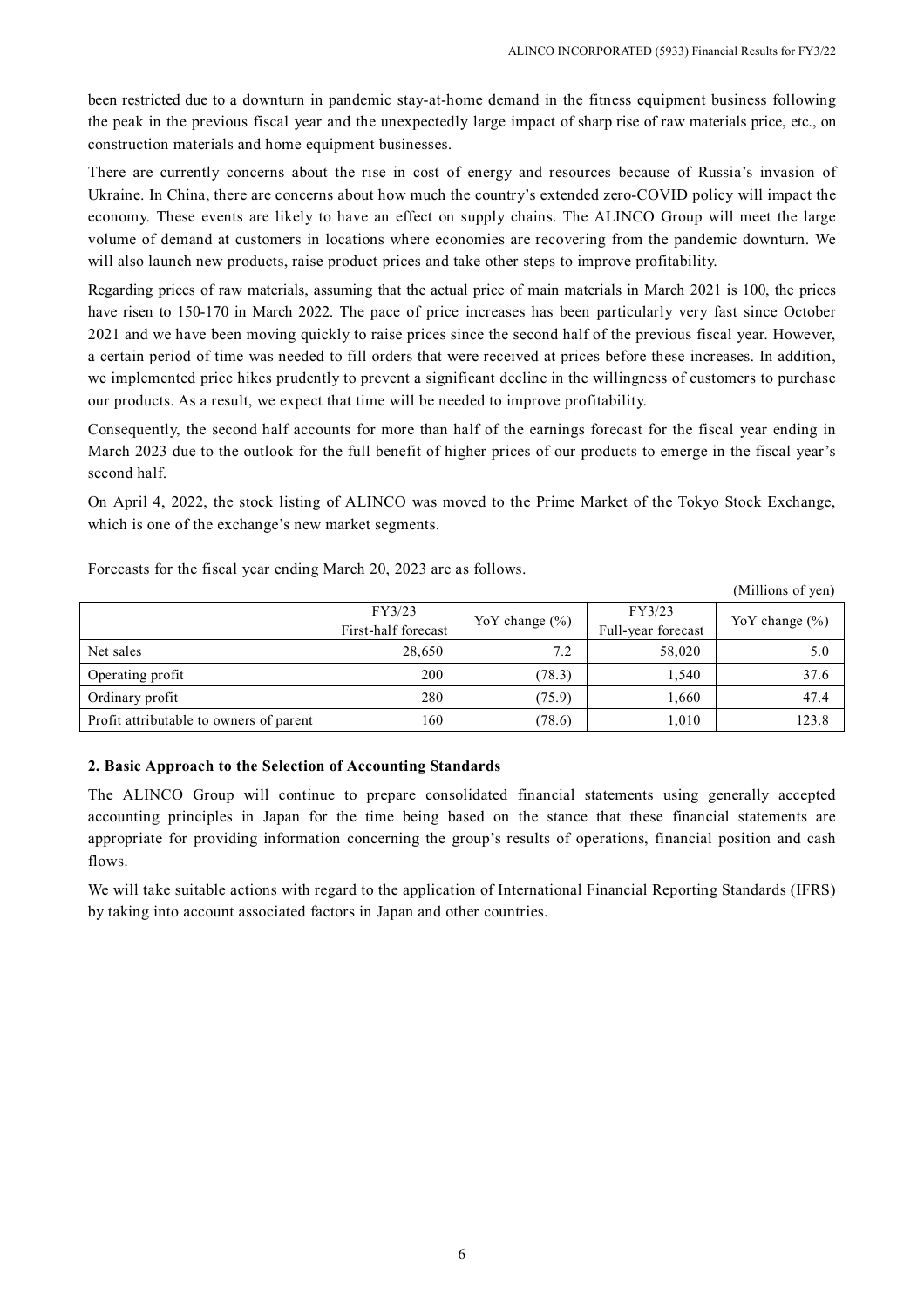## **3. Consolidated Financial Statements and Notes**

## **(1) Consolidated Balance Sheet**

|                                        |                                 | (Thousands of yen)              |
|----------------------------------------|---------------------------------|---------------------------------|
|                                        | FY3/21<br>(As of Mar. 20, 2021) | FY3/22<br>(As of Mar. 20, 2022) |
| Assets                                 |                                 |                                 |
| Current assets                         |                                 |                                 |
| Cash and deposits                      | 5,535,238                       | 5,230,964                       |
| Notes and accounts receivable-trade    | 14,597,524                      | 15,214,815                      |
| Merchandise and finished goods         | 8,427,257                       | 9,743,820                       |
| Work in process                        | 1,192,425                       | 1,718,326                       |
| Raw materials                          | 2,430,463                       | 3,335,110                       |
| Other                                  | 1,024,220                       | 1,215,981                       |
| Allowance for doubtful accounts        | (21,901)                        | (23,064)                        |
| Total current assets                   | 33,185,229                      | 36,435,954                      |
| Non-current assets                     |                                 |                                 |
| Property, plant and equipment          |                                 |                                 |
| Rental assets                          | 25,621,129                      | 25,804,842                      |
| Accumulated depreciation               | (21, 707, 320)                  | (21, 852, 312)                  |
| Accumulated impairment loss            | (298, 857)                      | (297, 884)                      |
| Rental assets, net                     | 3,614,952                       | 3,654,644                       |
| Buildings and structures               | 11,160,814                      | 12,359,000                      |
| Accumulated depreciation               | (7,398,587)                     | (7,891,080)                     |
| Buildings and structures, net          | 3,762,227                       | 4,467,919                       |
| Machinery, equipment and vehicles      | 5,181,525                       | 6,146,658                       |
| Accumulated depreciation               | (3,996,403)                     | (5,071,292)                     |
| Machinery, equipment and vehicles, net | 1,185,121                       | 1,075,365                       |
| Land                                   | 5,095,600                       | 5,233,361                       |
| Other                                  | 4,287,878                       | 4,248,203                       |
| Accumulated depreciation               | (3,392,528)                     | (3,619,353)                     |
| Accumulated impairment loss            | (19, 388)                       | (18, 777)                       |
| Other, net                             | 875,961                         | 610,072                         |
| Total property, plant and equipment    | 14,533,863                      | 15,041,364                      |
| Intangible assets                      |                                 |                                 |
| Goodwill                               | 980,156                         | 945,138                         |
| Other                                  | 223,860                         | 197,457                         |
| Total intangible assets                | 1,204,016                       | 1,142,595                       |
| Investments and other assets           |                                 |                                 |
| Investment securities                  | 1,671,110                       | 1,520,681                       |
| Long-term loans receivable             | 1,298,068                       | 497,742                         |
| Distressed receivables                 | 3,134                           | 216                             |
| Retirement benefit asset               | 2,410,670                       | 2,448,818                       |
| Deferred tax assets                    | 107,930                         | 70,152                          |
| Other                                  | 1,036,034                       | 1,080,227                       |
| Allowance for doubtful accounts        | (6, 184)                        | (3,266)                         |
| Total investments and other assets     | 6,520,764                       | 5,614,573                       |
| Total non-current assets               | 22,258,644                      | 21,798,532                      |
| Total assets                           | 55,443,873                      | 58,234,486                      |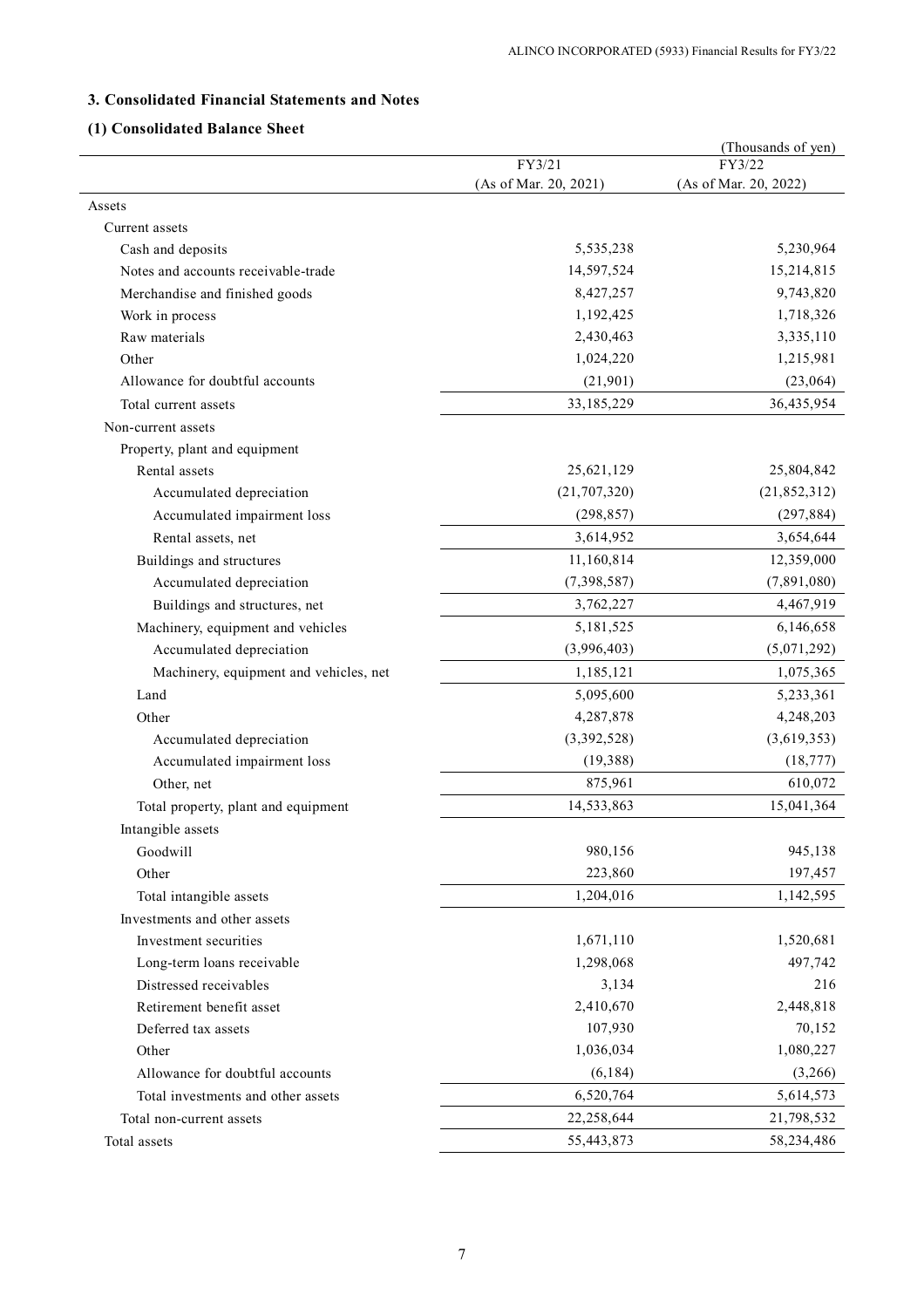|                                                                         |                       | (Thousands of yen)    |
|-------------------------------------------------------------------------|-----------------------|-----------------------|
|                                                                         | FY3/21                | FY3/22                |
|                                                                         | (As of Mar. 20, 2021) | (As of Mar. 20, 2022) |
| Liabilities                                                             |                       |                       |
| Current liabilities                                                     |                       |                       |
| Notes and accounts payable-trade                                        | 7,267,563             | 9,697,387             |
| Short-term borrowings                                                   | 463,200               | 2,822,900             |
| Current portion of long-term borrowings                                 | 5,068,624             | 5,168,672             |
| Income taxes payable                                                    | 662,320               | 246,712               |
| Provision for bonuses                                                   | 714,390               | 702,100               |
| Other                                                                   | 1,983,181             | 1,368,127             |
| Total current liabilities                                               | 16,159,280            | 20,005,899            |
| Non-current liabilities                                                 |                       |                       |
| Long-term borrowings                                                    | 10,347,955            | 9,398,709             |
| Retirement benefit liability                                            | 192,189               | 223,071               |
| Provision for retirement benefits for directors (and<br>other officers) | 186,336               | 172,420               |
| Deferred tax liabilities                                                | 440,073               | 495,873               |
| Other                                                                   | 439,034               | 420,317               |
| Total non-current liabilities                                           | 11,605,588            | 10,710,392            |
| <b>Total liabilities</b>                                                | 27,764,869            | 30,716,291            |
| Net assets                                                              |                       |                       |
| Shareholders' equity                                                    |                       |                       |
| Share capital                                                           | 6,361,596             | 6,361,596             |
| Capital surplus                                                         | 4,922,140             | 4,943,927             |
| Retained earnings                                                       | 17,043,168            | 16,720,926            |
| Treasury shares                                                         | (1,449,359)           | (1,317,599)           |
| Total shareholders' equity                                              | 26,877,545            | 26,708,851            |
| Accumulated other comprehensive income                                  |                       |                       |
| Valuation difference on available-for-sale securities                   | 163,324               | 71,251                |
| Deferred gains or losses on hedges                                      | 64,647                | 106,209               |
| Foreign currency translation adjustment                                 | 249,004               | 430,551               |
| Remeasurements of defined benefit plans                                 | 243,398               | 180,588               |
| Total accumulated other comprehensive income                            | 720,375               | 788,600               |
| Non-controlling interests                                               | 81,083                | 20,742                |
| Total net assets                                                        | 27,679,004            | 27,518,195            |
| Total liabilities and net assets                                        | 55,443,873            | 58,234,486            |
|                                                                         |                       |                       |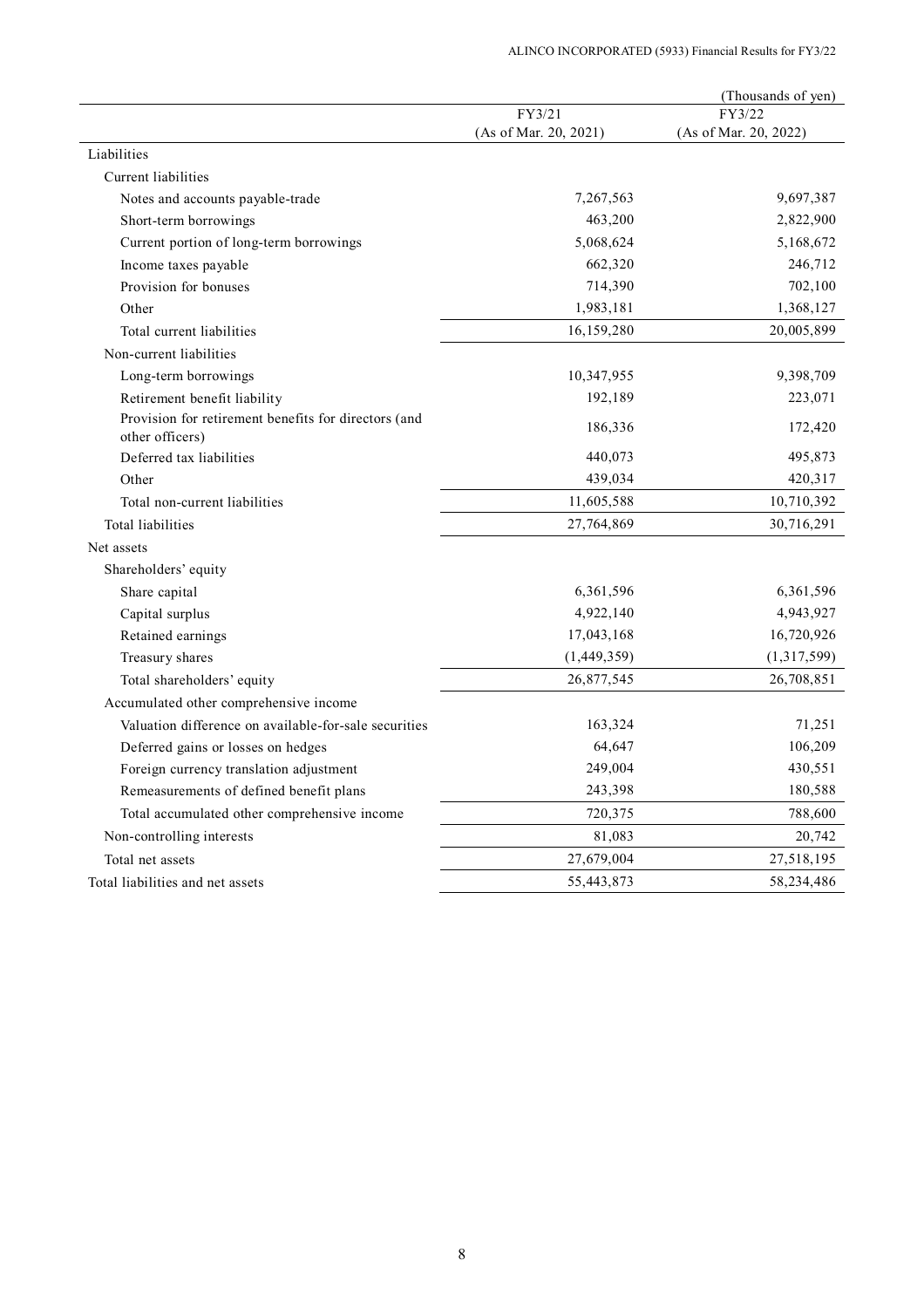## **(2) Consolidated Statements of Income and Comprehensive Income**

## **Consolidated Statement of Income**

|                                                         |                                 | (Thousands of yen)              |
|---------------------------------------------------------|---------------------------------|---------------------------------|
|                                                         | FY3/21                          | FY3/22                          |
|                                                         | (Mar. 21, 2020 - Mar. 20, 2021) | (Mar. 21, 2021 - Mar. 20, 2022) |
| Net sales                                               |                                 |                                 |
| Net sales of merchandise and finished goods             | 38,231,270                      | 39,528,554                      |
| Rental income                                           | 15,110,439                      | 15,727,236                      |
| Total net sales                                         | 53,341,709                      | 55,255,790                      |
| Cost of sales                                           |                                 |                                 |
| Cost of merchandise and finished goods sold             | 26,841,716                      | 29,718,601                      |
| A rental cost price                                     | 11,470,187                      | 12,134,736                      |
| Total cost of sales                                     | 38,311,904                      | 41,853,338                      |
| Gross profit                                            | 15,029,804                      | 13,402,452                      |
| Selling, general and administrative expenses            | 12,475,114                      | 12,283,374                      |
| Operating profit                                        | 2,554,689                       | 1,119,077                       |
| Non-operating income                                    |                                 |                                 |
| Interest income                                         | 32,082                          | 36,609                          |
| Dividend income                                         | 82,593                          | 64,358                          |
| Rental income from land and buildings                   | 57,879                          | 27,299                          |
| Foreign exchange gains                                  | 154,161                         | 415,839                         |
| Gain on sales of scrap and waste                        | 123,752                         | 330,034                         |
| Other                                                   | 119,293                         | 123,316                         |
| Total non-operating income                              | 569,762                         | 997,459                         |
| Non-operating expenses                                  |                                 |                                 |
| Interest expenses                                       | 49,805                          | 50,233                          |
| Paying rents                                            | 24,460                          | 24,460                          |
| Product recall expense                                  | 65,123                          |                                 |
| Litigation expenses                                     | 41,940                          |                                 |
| Share of loss of entities accounted for using equity    |                                 |                                 |
| method                                                  | 18,023                          | 878,567                         |
| Other                                                   | 50,807                          | 37,242                          |
| Total non-operating expenses                            | 250,160                         | 990,504                         |
| Ordinary profit                                         | 2,874,291                       | 1,126,032                       |
| Extraordinary income                                    |                                 |                                 |
| Gain on sale of property, plant and equipment           | 635                             | 2,055                           |
| Gain on sale of investment securities                   | 120,285                         | 67,791                          |
| Subsidy income                                          |                                 | 175,630                         |
| Total extraordinary income                              | 120,921                         | 245,476                         |
| Extraordinary losses                                    |                                 |                                 |
| Loss on retirement of property, plant and equipment     | 18,117                          | 8,128                           |
| Impairment losses                                       | 54,000                          |                                 |
| Total extraordinary losses                              | 72,117                          | 8,128                           |
| Profit before income taxes                              | 2,923,094                       | 1,363,380                       |
| Income taxes-current                                    | 1,230,207                       | 813,872                         |
| Income taxes-deferred                                   | (21, 148)                       | 112,017                         |
| Total income taxes                                      | 1,209,059                       | 925,889                         |
| Profit                                                  | 1,714,035                       | 437,490                         |
| Profit (loss) attributable to non-controlling interests | 49,172                          | (13, 794)                       |
| Profit attributable to owners of parent                 | 1,664,863                       | 451,284                         |
|                                                         |                                 |                                 |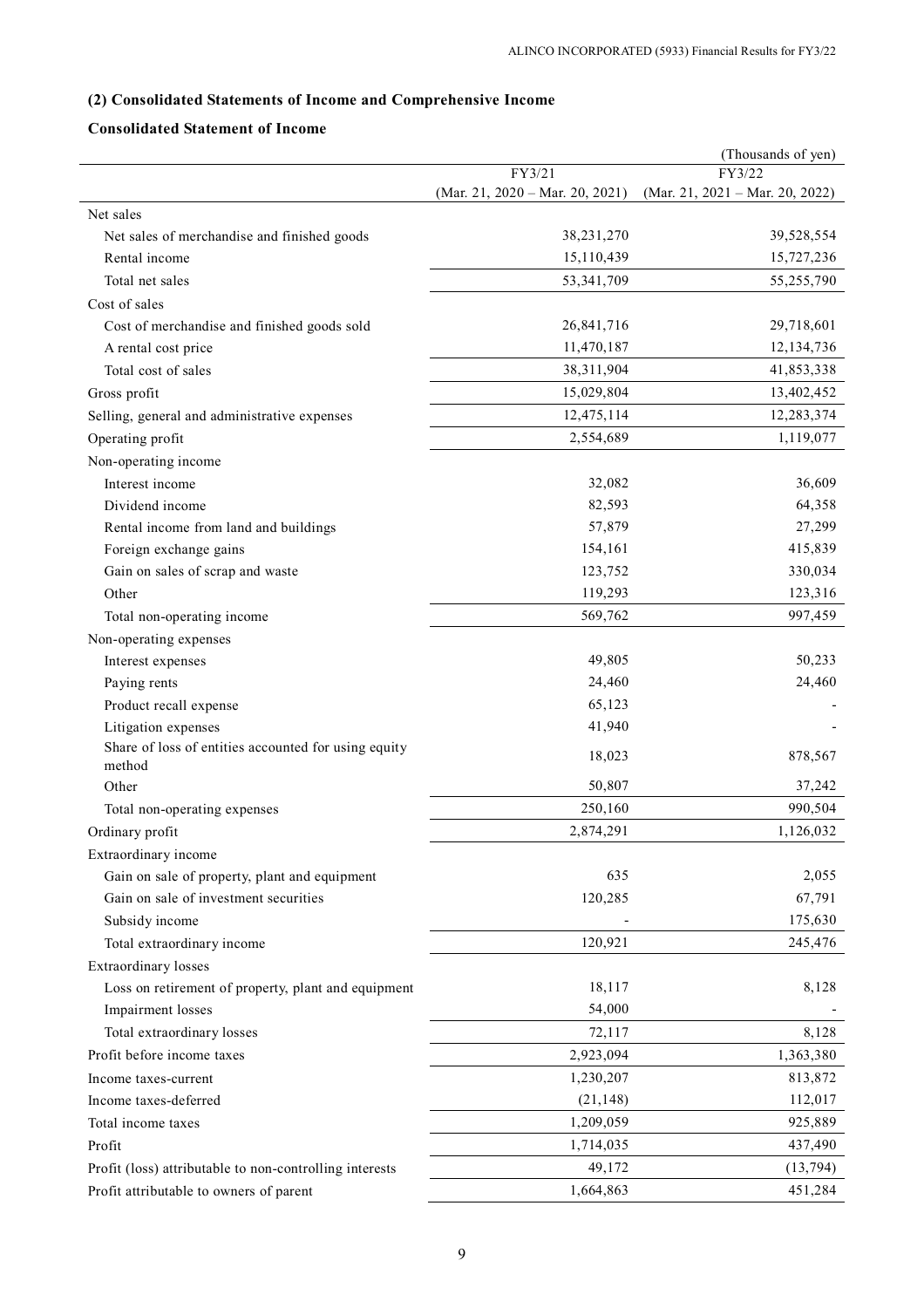|                                                                                      |                                 | (Thousands of yen)              |
|--------------------------------------------------------------------------------------|---------------------------------|---------------------------------|
|                                                                                      | FY3/21<br>FY3/22                |                                 |
|                                                                                      | (Mar. 21, 2020 – Mar. 20, 2021) | (Mar. 21, 2021 – Mar. 20, 2022) |
| Profit                                                                               | 1,714,035                       | 437,490                         |
| Other comprehensive income                                                           |                                 |                                 |
| Valuation difference on available-for-sale securities                                | 256,873                         | (92,072)                        |
| Deferred gains or losses on hedges                                                   | (27, 933)                       | 41,561                          |
| Foreign currency translation adjustment                                              | (212, 745)                      | 250,773                         |
| Remeasurements of defined benefit plans, net of tax                                  | 590,101                         | (62, 810)                       |
| Share of other comprehensive income of entities<br>accounted for using equity method | 50,091                          | (64, 836)                       |
| Total other comprehensive income                                                     | 656,387                         | 72,616                          |
| Comprehensive income                                                                 | 2,370,423                       | 510,107                         |
| Comprehensive income attributable to                                                 |                                 |                                 |
| Comprehensive income attributable to owners of<br>parent                             | 2,321,760                       | 519,510                         |
| Comprehensive income attributable to<br>non-controlling interests                    | 48,662                          | (9, 403)                        |

## **Consolidated Statement of Comprehensive Income**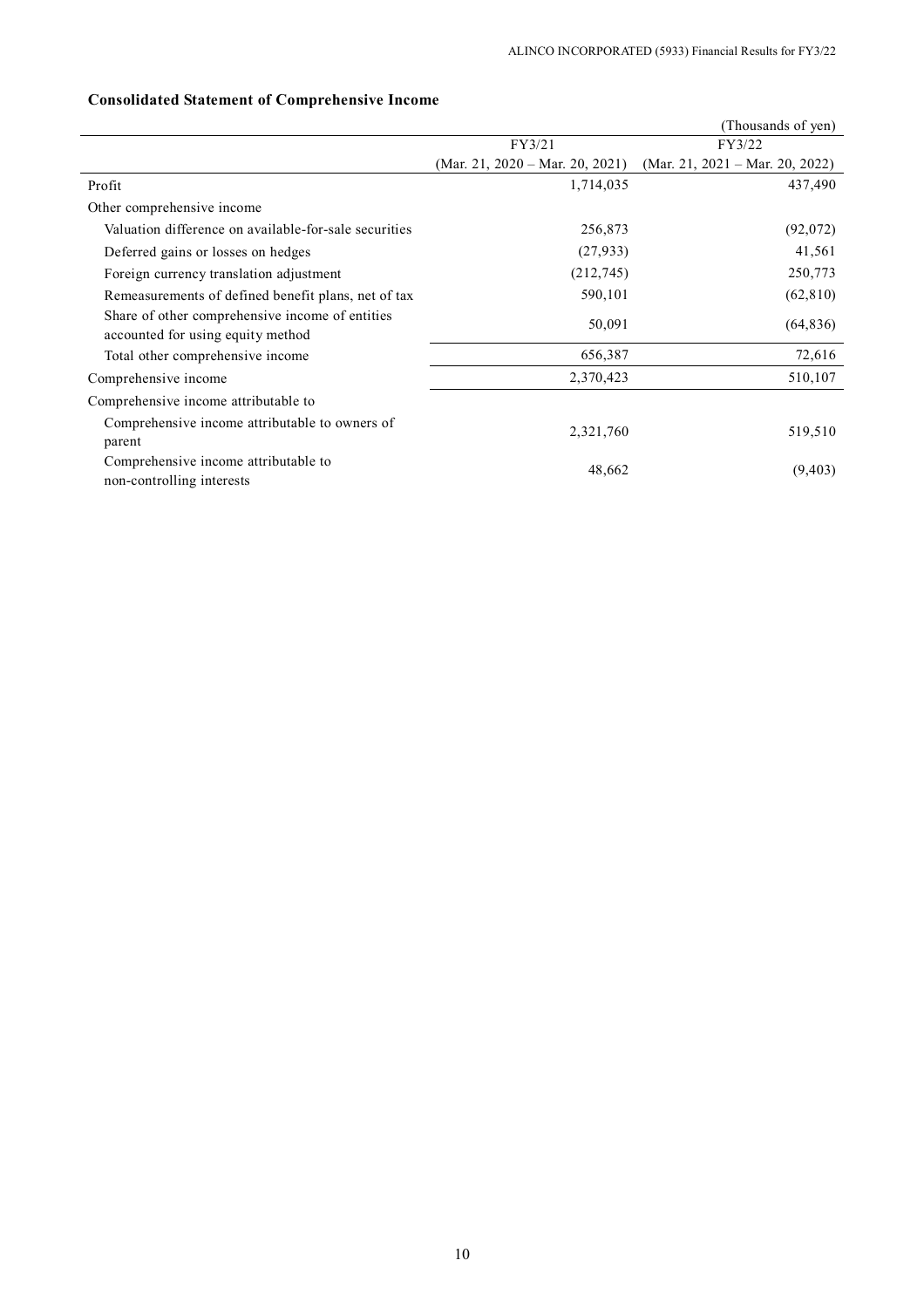## **(3) Consolidated Statement of Changes in Equity**

FY3/21 (Mar. 21, 2020 – Mar. 20, 2021)

|                                                                           |                          |                      |                      |                 | (Thousands of yen)               |  |  |  |
|---------------------------------------------------------------------------|--------------------------|----------------------|----------------------|-----------------|----------------------------------|--|--|--|
|                                                                           |                          | Shareholders' equity |                      |                 |                                  |  |  |  |
|                                                                           | Share capital            | Capital surplus      | Retained<br>earnings | Treasury shares | Total<br>shareholders'<br>equity |  |  |  |
| Balance at beginning of period                                            | 6,361,596                | 4,817,366            | 16, 107, 041         | (896, 979)      | 26,389,024                       |  |  |  |
| Changes during period                                                     |                          |                      |                      |                 |                                  |  |  |  |
| Dividends of surplus                                                      |                          |                      | (743, 714)           |                 | (743, 714)                       |  |  |  |
| Profit attributable to owners<br>of parent                                |                          |                      | 1,664,863            |                 | 1,664,863                        |  |  |  |
| Purchase of treasury shares                                               |                          |                      |                      | (968, 478)      | (968, 478)                       |  |  |  |
| Disposal of treasury shares                                               |                          | 104,773              |                      | 416,098         | 520,872                          |  |  |  |
| Effect of changes in<br>accounting period of<br>consolidated subsidiaries |                          |                      | 14,977               |                 | 14,977                           |  |  |  |
| Net changes in items other<br>than shareholders' equity                   |                          |                      |                      |                 |                                  |  |  |  |
| Total changes during period                                               | $\overline{\phantom{a}}$ | 104,773              | 936,126              | (552, 379)      | 488,520                          |  |  |  |
| Balance at end of period                                                  | 6,361,596                | 4,922,140            | 17,043,168           | (1,449,359)     | 26,877,545                       |  |  |  |

|                                                                                 | Accumulated other comprehensive income                          |                                          |                                                  |                                               |                                                          |                                  |                     |
|---------------------------------------------------------------------------------|-----------------------------------------------------------------|------------------------------------------|--------------------------------------------------|-----------------------------------------------|----------------------------------------------------------|----------------------------------|---------------------|
|                                                                                 | Valuation<br>difference on<br>available-for-<br>sale securities | Deferred gains<br>or losses on<br>hedges | Foreign<br>currency<br>translation<br>adjustment | Remeasurements<br>of defined<br>benefit plans | Total<br>accumulated<br>other<br>comprehensive<br>income | Non-<br>controlling<br>interests | Total net<br>assets |
| Balance at<br>beginning of                                                      | (93, 549)                                                       | 92,580                                   | 411,148                                          | (346, 702)                                    | 63,477                                                   | 971,891                          | 27,424,393          |
| period                                                                          |                                                                 |                                          |                                                  |                                               |                                                          |                                  |                     |
| Changes during<br>period                                                        |                                                                 |                                          |                                                  |                                               |                                                          |                                  |                     |
| Dividends of<br>surplus                                                         |                                                                 |                                          |                                                  |                                               |                                                          |                                  | (743, 714)          |
| Profit<br>attributable to<br>owners of parent                                   |                                                                 |                                          |                                                  |                                               |                                                          |                                  | 1,664,863           |
| Purchase of<br>treasury shares                                                  |                                                                 |                                          |                                                  |                                               |                                                          |                                  | (968, 478)          |
| Disposal of<br>treasury shares                                                  |                                                                 |                                          |                                                  |                                               |                                                          |                                  | 520,872             |
| Effect of changes<br>in accounting<br>period of<br>consolidated<br>subsidiaries |                                                                 |                                          |                                                  |                                               |                                                          |                                  | 14,977              |
| Net changes in<br>items other than<br>shareholders'<br>equity                   | 256,873                                                         | (27, 933)                                | (162, 143)                                       | 590,101                                       | 656,897                                                  | (890, 807)                       | (233,909)           |
| Total changes<br>during period                                                  | 256,873                                                         | (27, 933)                                | (162, 143)                                       | 590,101                                       | 656,897                                                  | (890, 807)                       | 254,611             |
| Balance at end of<br>period                                                     | 163,324                                                         | 64,647                                   | 249,004                                          | 243,398                                       | 720,375                                                  | 81,083                           | 27,679,004          |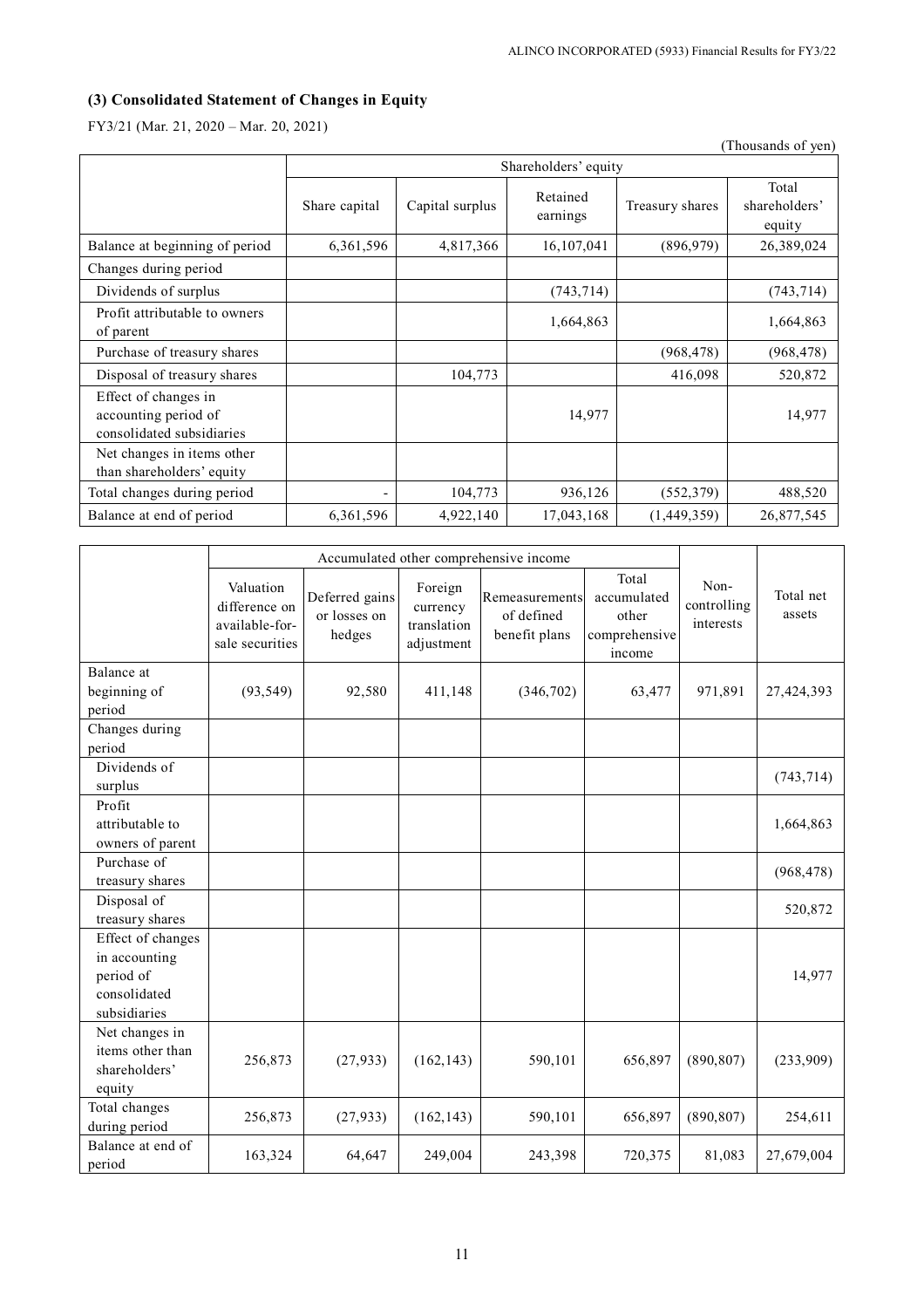### FY3/22 (Mar. 21, 2021 – Mar. 20, 2022)

(Thousands of yen)

|                                                                                                 | Shareholders' equity     |                 |                      |                 |                                  |  |  |
|-------------------------------------------------------------------------------------------------|--------------------------|-----------------|----------------------|-----------------|----------------------------------|--|--|
|                                                                                                 | Share capital            | Capital surplus | Retained<br>earnings | Treasury shares | Total<br>shareholders'<br>equity |  |  |
| Balance at beginning of period                                                                  | 6,361,596                | 4,922,140       | 17,043,168           | (1,449,359)     | 26,877,545                       |  |  |
| Changes during period                                                                           |                          |                 |                      |                 |                                  |  |  |
| Dividends of surplus                                                                            |                          |                 | (773, 526)           |                 | (773, 526)                       |  |  |
| Profit attributable to owners<br>of parent                                                      |                          |                 | 451,284              |                 | 451,284                          |  |  |
| Disposal of treasury shares                                                                     |                          | 6,545           |                      | 131,760         | 138,305                          |  |  |
| Change in ownership interest<br>of parent due to transactions<br>with non-controlling interests |                          | 15,241          |                      |                 | 15,241                           |  |  |
| Net changes in items other<br>than shareholders' equity                                         |                          |                 |                      |                 |                                  |  |  |
| Total changes during period                                                                     | $\overline{\phantom{a}}$ | 21,787          | (322, 241)           | 131,760         | (168, 694)                       |  |  |
| Balance at end of period                                                                        | 6,361,596                | 4,943,927       | 16,720,926           | (1,317,599)     | 26,708,851                       |  |  |

|                                                                                                             | Accumulated other comprehensive income                          |                                          |                                                  |                                               |                                                          |                                  |                     |
|-------------------------------------------------------------------------------------------------------------|-----------------------------------------------------------------|------------------------------------------|--------------------------------------------------|-----------------------------------------------|----------------------------------------------------------|----------------------------------|---------------------|
|                                                                                                             | Valuation<br>difference on<br>available-for-<br>sale securities | Deferred gains<br>or losses on<br>hedges | Foreign<br>currency<br>translation<br>adjustment | Remeasurements<br>of defined<br>benefit plans | Total<br>accumulated<br>other<br>comprehensive<br>income | Non-<br>controlling<br>interests | Total net<br>assets |
| Balance at                                                                                                  |                                                                 |                                          |                                                  |                                               |                                                          |                                  |                     |
| beginning of                                                                                                | 163,324                                                         | 64,647                                   | 249,004                                          | 243,398                                       | 720,375                                                  | 81,083                           | 27,679,004          |
| period                                                                                                      |                                                                 |                                          |                                                  |                                               |                                                          |                                  |                     |
| Changes during                                                                                              |                                                                 |                                          |                                                  |                                               |                                                          |                                  |                     |
| period                                                                                                      |                                                                 |                                          |                                                  |                                               |                                                          |                                  |                     |
| Dividends of                                                                                                |                                                                 |                                          |                                                  |                                               |                                                          |                                  | (773, 526)          |
| surplus                                                                                                     |                                                                 |                                          |                                                  |                                               |                                                          |                                  |                     |
| Profit                                                                                                      |                                                                 |                                          |                                                  |                                               |                                                          |                                  |                     |
| attributable to                                                                                             |                                                                 |                                          |                                                  |                                               |                                                          |                                  | 451,284             |
| owners of parent                                                                                            |                                                                 |                                          |                                                  |                                               |                                                          |                                  |                     |
| Disposal of                                                                                                 |                                                                 |                                          |                                                  |                                               |                                                          |                                  | 138,305             |
| treasury shares                                                                                             |                                                                 |                                          |                                                  |                                               |                                                          |                                  |                     |
| Change in<br>ownership<br>interest of parent<br>due to<br>transactions with<br>non-controlling<br>interests |                                                                 |                                          |                                                  |                                               |                                                          |                                  | 15,241              |
| Net changes in<br>items other than<br>shareholders'<br>equity                                               | (92,072)                                                        | 41,561                                   | 181,546                                          | (62, 810)                                     | 68,225                                                   | (60, 341)                        | 7,884               |
| Total changes<br>during period                                                                              | (92,072)                                                        | 41,561                                   | 181,546                                          | (62, 810)                                     | 68,225                                                   | (60, 341)                        | (160, 809)          |
| Balance at end of<br>period                                                                                 | 71,251                                                          | 106,209                                  | 430,551                                          | 180,588                                       | 788,600                                                  | 20,742                           | 27,518,195          |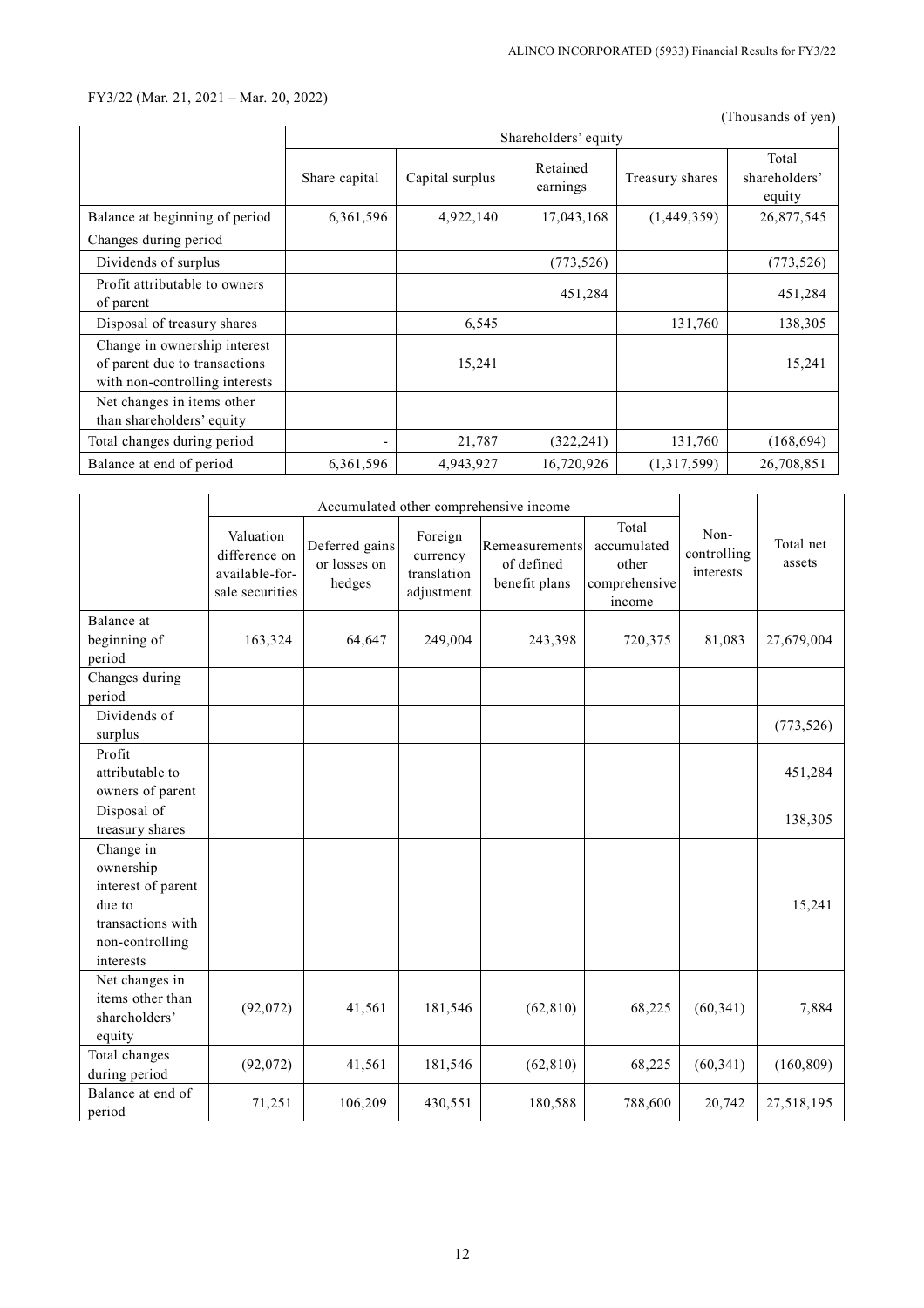|                                                                                     |             | (Thousands of yen)                                              |
|-------------------------------------------------------------------------------------|-------------|-----------------------------------------------------------------|
|                                                                                     | FY3/21      | FY3/22                                                          |
|                                                                                     |             | (Mar. 21, 2020 - Mar. 20, 2021) (Mar. 21, 2021 - Mar. 20, 2022) |
| Cash flows from operating activities                                                |             |                                                                 |
| Profit before income taxes                                                          | 2,923,094   | 1,363,380                                                       |
| Depreciation                                                                        | 3,015,290   | 3,006,895                                                       |
| Amortization of goodwill                                                            | 517,533     | 306,613                                                         |
| Impairment losses                                                                   | 54,000      |                                                                 |
| Subsidy income                                                                      |             | (175, 630)                                                      |
| Increase (decrease) in allowance for doubtful accounts                              | 4,532       | (5,959)                                                         |
| Increase (decrease) in provision for bonuses                                        | (16, 181)   | (12,290)                                                        |
| Increase (decrease) in retirement benefit liability                                 | 83,964      | (114, 642)                                                      |
| Increase (decrease) in provision for retirement benefits                            |             | (38,916)                                                        |
| for directors (and other officers)                                                  |             |                                                                 |
| Interest and dividend income                                                        | (114, 676)  | (100, 968)                                                      |
| Interest expenses                                                                   | 49,805      | 50,233                                                          |
| Foreign exchange losses (gains)                                                     | (69, 683)   | (189, 239)                                                      |
| Share of loss (profit) of entities accounted for using<br>equity method             | 18,023      | 878,567                                                         |
| Loss (gain) on sale and retirement of property, plant<br>and equipment              | 17,481      | 6,073                                                           |
| Loss (gain) on sale of investment securities                                        | (120, 285)  | (67, 791)                                                       |
| Decrease (increase) in trade receivables                                            | 841,514     | (277, 560)                                                      |
| Decrease (increase) in inventories                                                  | (275, 721)  | (2,609,599)                                                     |
| Increase (decrease) in trade payables                                               | (973, 205)  | 2,077,728                                                       |
| Increase (decrease) in accrued consumption taxes                                    | 250,190     | (556,006)                                                       |
| Other, net                                                                          | 271,778     | 148,756                                                         |
| Subtotal                                                                            | 6,477,457   | 3,689,643                                                       |
| Interest and dividends received                                                     | 114,615     | 101,044                                                         |
| Interest paid                                                                       | (48, 815)   | (48, 284)                                                       |
| Subsidies received                                                                  |             | 175,630                                                         |
| Income taxes paid                                                                   | (1,249,765) | (1,206,684)                                                     |
| Net cash provided by (used in) operating activities                                 |             |                                                                 |
|                                                                                     | 5,293,492   | 2,711,349                                                       |
| Cash flows from investing activities                                                |             |                                                                 |
| Proceeds from withdrawal of time deposits                                           |             | 136,460                                                         |
| Purchase of property, plant and equipment                                           | (3,325,000) | (3,289,480)                                                     |
| Proceeds from sale of property, plant and equipment                                 | 1,240       | 5,700                                                           |
| Purchase of intangible assets                                                       | (82, 927)   | (66, 399)                                                       |
| Purchase of investment securities                                                   | (6,073)     | (6,261)                                                         |
| Proceeds from sale of investment securities                                         | 315,593     | 102,479                                                         |
| Purchase of shares of subsidiaries                                                  | (1,500,000) |                                                                 |
| Purchase of shares of subsidiaries resulting in change<br>in scope of consolidation |             | (596, 076)                                                      |
| Loan advances                                                                       | (126,750)   | (63, 735)                                                       |
| Proceeds from collection of loans receivable                                        | 21,850      | 40,873                                                          |
| Payments of leasehold and guarantee deposits                                        | (14, 377)   | (32, 133)                                                       |
| Proceeds from refund of leasehold and guarantee                                     |             |                                                                 |
| deposits                                                                            | 6,028       | 4,382                                                           |
| Payments of construction assistance fund receivables                                |             | (7,700)                                                         |
| Other, net                                                                          | 29,115      | 107,405                                                         |
| Net cash provided by (used in) investing activities                                 | (4,681,301) | (3,664,484)                                                     |

## **(4) Consolidated Statement of Cash Flows**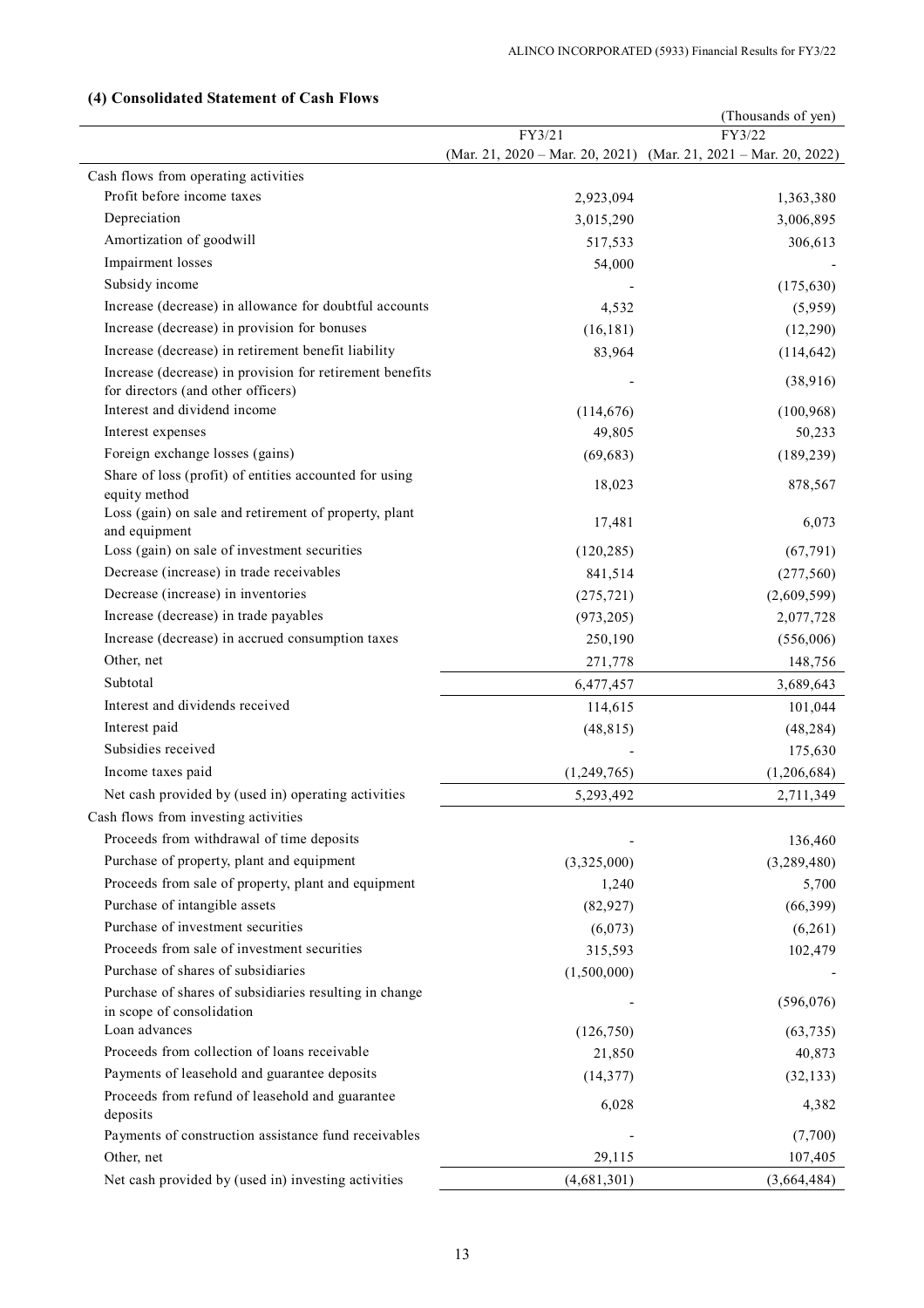|                                                                                                                              |             | (Thousands of yen)                                              |
|------------------------------------------------------------------------------------------------------------------------------|-------------|-----------------------------------------------------------------|
|                                                                                                                              | FY3/21      | FY3/22                                                          |
|                                                                                                                              |             | (Mar. 21, 2020 – Mar. 20, 2021) (Mar. 21, 2021 – Mar. 20, 2022) |
| Cash flows from financing activities                                                                                         |             |                                                                 |
| Net increase (decrease) in short-term borrowings                                                                             | (705,700)   | 2,359,700                                                       |
| Proceeds from long-term borrowings                                                                                           | 7,236,000   | 4,820,000                                                       |
| Repayments of long-term borrowings                                                                                           | (5,440,947) | (5,882,726)                                                     |
| Purchase of shares of subsidiaries not resulting in<br>change in scope of consolidation                                      |             | (36,716)                                                        |
| Proceeds from disposal of treasury shares                                                                                    |             | 112,014                                                         |
| Purchase of treasury shares                                                                                                  | (472,500)   |                                                                 |
| Dividends paid                                                                                                               | (743, 203)  | (773,065)                                                       |
| Other, net                                                                                                                   | (30,773)    | (16, 138)                                                       |
| Net cash provided by (used in) financing activities                                                                          | (157, 124)  | 583,068                                                         |
| Effect of exchange rate change on cash and cash<br>equivalents                                                               | (92, 435)   | 37,650                                                          |
| Net increase (decrease) in cash and cash equivalents                                                                         | 362,631     | (332, 416)                                                      |
| Cash and cash equivalents at beginning of period                                                                             | 4,991,998   | 5,414,007                                                       |
| Increase (decrease) in cash and cash equivalents resulting<br>from change in fiscal year end of consolidated<br>subsidiaries | 59,378      |                                                                 |
| Cash and cash equivalents at end of period                                                                                   | 5,414,007   | 5,081,591                                                       |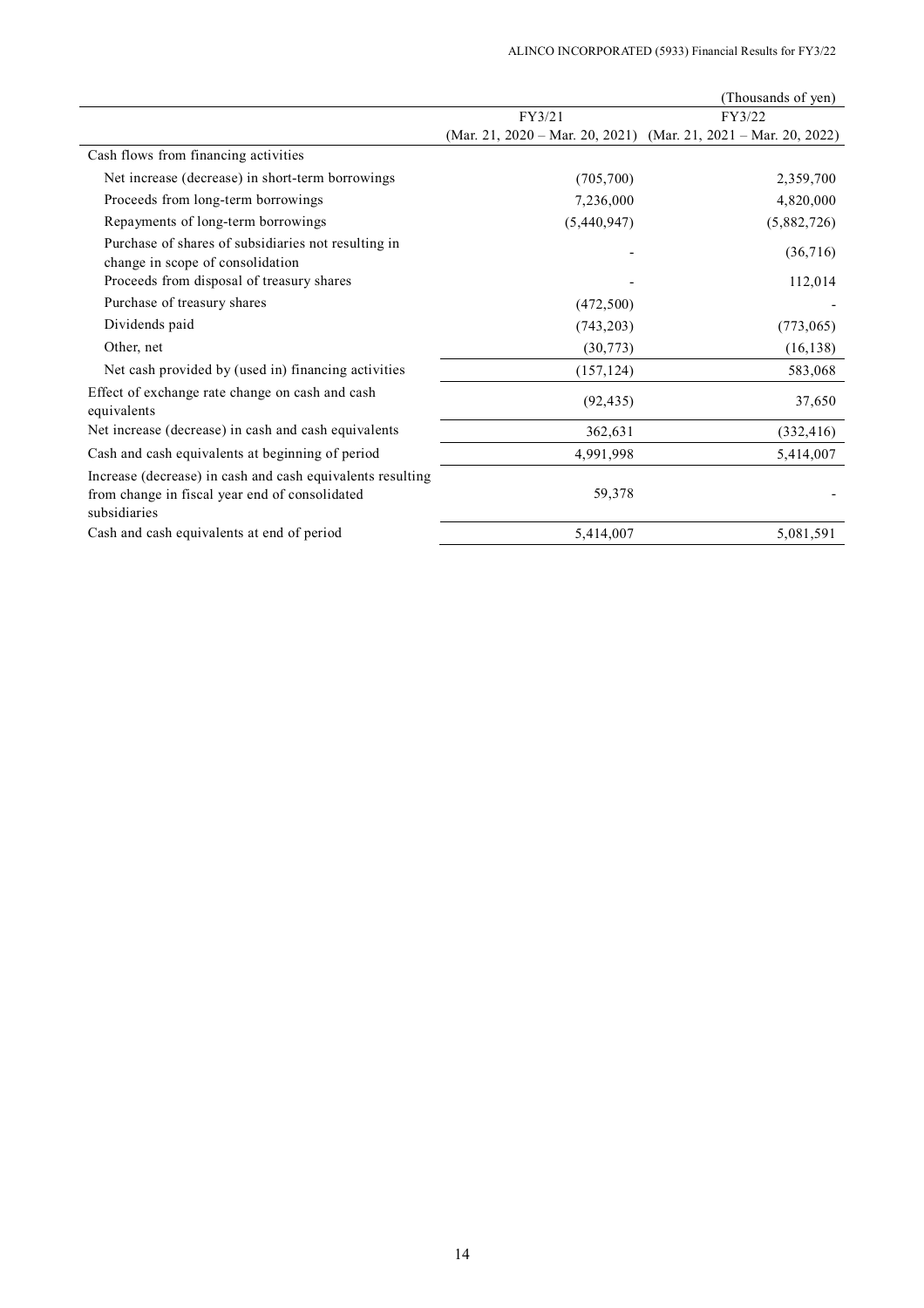## **(5) Notes to Consolidated Financial Statements**

## **Going Concern Assumption**

Not applicable.

# **Significant Changes in Shareholders' Equity**

Not applicable.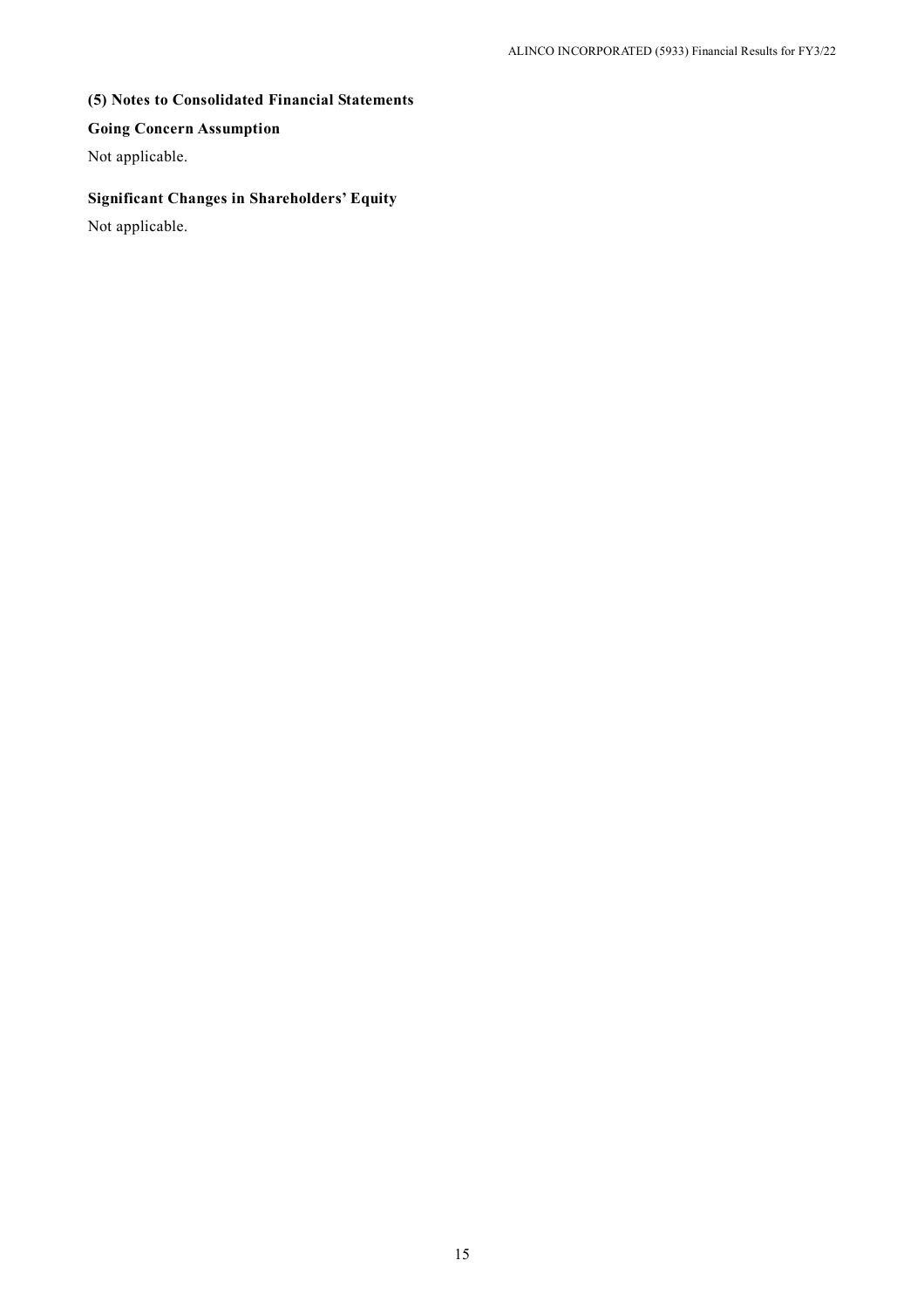### **Segment and Other Information**

#### **Segment Information**

### 1. Overview of reportable segments

Segments used for financial reporting are the ALINCO Group's constituent units for which separate financial information is available and for which Board of Directors performs periodic studies for the purposes of determining the allocation of resources and evaluating performance.

The ALINCO Group consists of business segments that are based on categories of products and services. There are four reportable segments: construction materials, scaffolding material rental, home equipment and electronic equipment.

Products and services in these reportable segments are as follows:

| Construction materials: | Scaffolding materials, logistics storage equipment                                                                                                                                                          |  |  |  |
|-------------------------|-------------------------------------------------------------------------------------------------------------------------------------------------------------------------------------------------------------|--|--|--|
|                         | Scaffolding material rental: Rental of scaffolding materials for low-rise and medium to high-rise buildings, and<br>temporary bleachers                                                                     |  |  |  |
| Home equipment:         | Ladders, stepladders; aluminum and plastic moldings; stationary elevating<br>workbenches; surveying and laser equipment; aluminum bridge, various type of<br>carts and folding handcarts; fitness equipment |  |  |  |
| Electronic equipment:   | Wireless communication devices                                                                                                                                                                              |  |  |  |

2. Calculation method for net sales, profit or loss, assets, and other items for reportable segments

The accounting treatment methods for reportable segments comply with accounting policies used for the preparation of the consolidated financial statements.

Segment profit is affected by changes in foreign exchange rates. Foreign exchange gains and losses resulting from forward exchange contracts and other foreign exchange rate instruments used for business purposes for import transactions are reflected in operating profit, and this adjusted operating profit is used for segment profit.

3. Information related to net sales, profit or loss, assets, and other items for reportable segments

 $\text{FY3/21 (Mar 21, 2020 - Mar 20, 2021)}$  (Thousands of yen)

| 1 1 $J/Z$ 1 (1914). $Z1$ , $Z0Z0$ – 1914). $Z0$ , $Z0Z1$<br>$\mu$ invadance of $\mu$ |                           |                                   |                   |                         |              |             |                                                     |
|--------------------------------------------------------------------------------------|---------------------------|-----------------------------------|-------------------|-------------------------|--------------|-------------|-----------------------------------------------------|
|                                                                                      | Reportable segment        |                                   |                   |                         |              | Amounts     |                                                     |
|                                                                                      | Construction<br>materials | Scaffolding<br>material<br>rental | Home<br>equipment | Electronic<br>equipment | Total        | Adjustment  | shown on<br>consolidated<br>financial<br>statements |
| Net sales                                                                            |                           |                                   |                   |                         |              |             |                                                     |
| External sales                                                                       | 17,400,080                | 15,265,180                        | 16,925,106        | 3,751,341               | 53, 341, 709 |             | 53, 341, 709                                        |
| Inter-segment sales<br>and transfers                                                 | 2,612,259                 | 3,484                             | 253,071           | 17,085                  | 2,885,901    | (2,885,901) |                                                     |
| Total                                                                                | 20,012,340                | 15,268,665                        | 17, 178, 178      | 3,768,426               | 56,227,610   | (2,885,901) | 53, 341, 709                                        |
| Segment profit                                                                       | 1,410,828                 | 56,141                            | 1,029,621         | 53,820                  | 2,550,410    | 323,880     | 2,874,291                                           |
| Segment assets                                                                       | 21,036,654                | 11,773,833                        | 12,580,787        | 3,349,380               | 48,740,654   | 6,703,219   | 55,443,873                                          |
| Other items                                                                          |                           |                                   |                   |                         |              |             |                                                     |
| Depreciation                                                                         | 526,246                   | 2,112,971                         | 202,814           | 91,679                  | 2,933,711    | 81,578      | 3,015,290                                           |
| Increase in property,<br>plant and equipment<br>and intangible assets                | 721,069                   | 2,091,109                         | 148,237           | 81,195                  | 3,041,612    | 330,816     | 3,372,428                                           |

Notes: 1. Segment profit is adjusted to be consistent with ordinary profit in the consolidated statement of income.

2. The 323,880 thousand yen segment profit adjustment is primarily corporate items, which are non-operating income and expenses, such as equity-method income and losses, foreign exchange gains and losses, and interest expenses, that cannot be allocated to a reportable segment.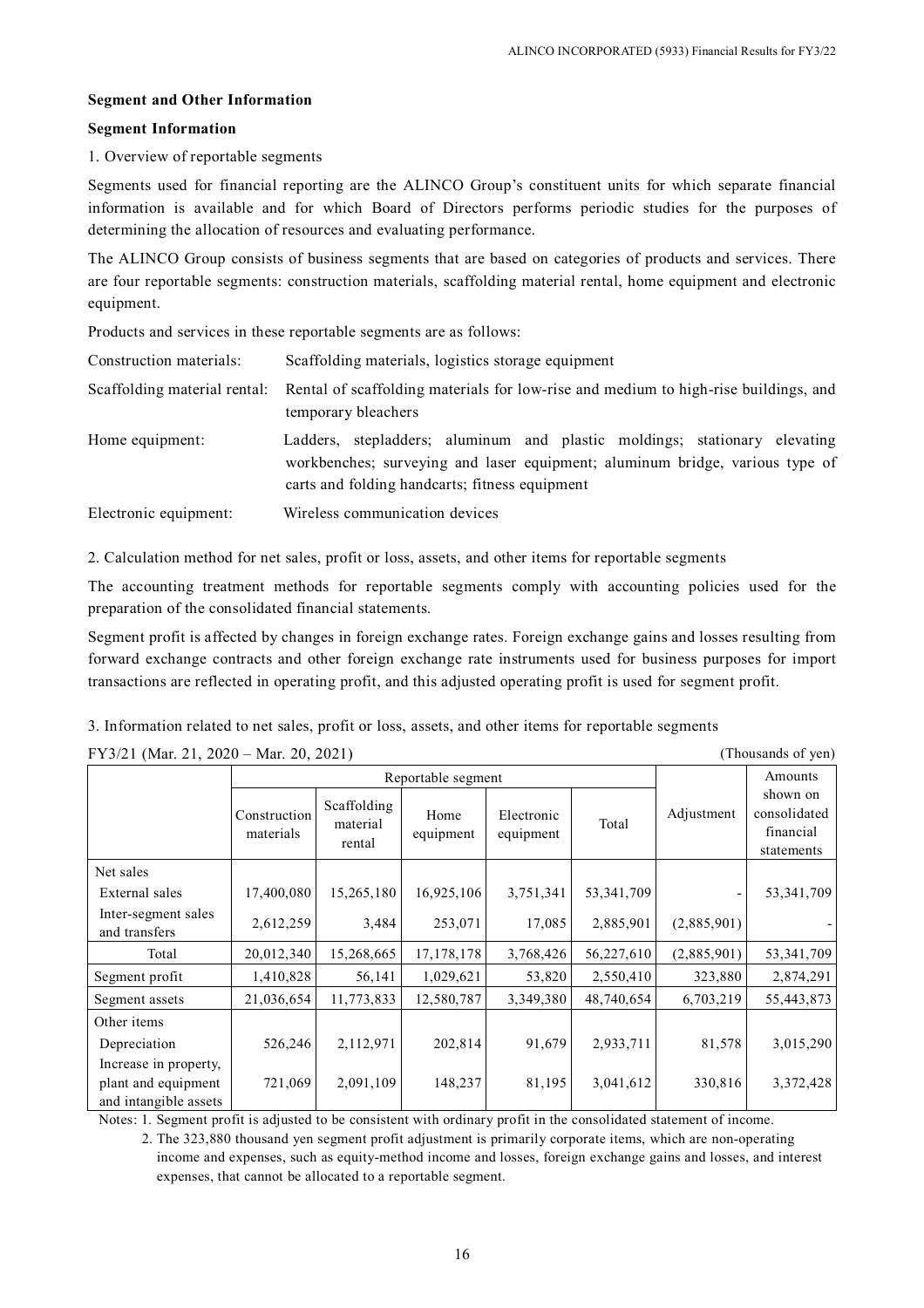|                                                                       |                           | Reportable segment                |                   |                         |            |             | Amounts                                             |
|-----------------------------------------------------------------------|---------------------------|-----------------------------------|-------------------|-------------------------|------------|-------------|-----------------------------------------------------|
|                                                                       | Construction<br>materials | Scaffolding<br>material<br>rental | Home<br>equipment | Electronic<br>equipment | Total      | Adjustment  | shown on<br>consolidated<br>financial<br>statements |
| Net sales                                                             |                           |                                   |                   |                         |            |             |                                                     |
| External sales                                                        | 19,880,910                | 15,948,551                        | 15,070,539        | 4,355,790               | 55,255,790 |             | 55,255,790                                          |
| Inter-segment sales<br>and transfers                                  | 2,513,672                 | 25,184                            | 297,384           | 18,382                  | 2,854,624  | (2,854,624) |                                                     |
| Total                                                                 | 22,394,582                | 15,973,736                        | 15,367,923        | 4,374,172               | 58,110,414 | (2,854,624) | 55,255,790                                          |
| Segment profit (loss)                                                 | 1,349,140                 | 86,792                            | (200, 646)        | 153,768                 | 1,389,053  | (263, 021)  | 1,126,032                                           |
| Segment assets                                                        | 22,995,822                | 11,568,858                        | 12,422,182        | 4,831,684               | 51,818,548 | 6,415,938   | 58,234,486                                          |
| Other items                                                           |                           |                                   |                   |                         |            |             |                                                     |
| Depreciation                                                          | 577,527                   | 2,073,576                         | 189,686           | 78,408                  | 2,919,199  | 87,696      | 3,006,895                                           |
| Increase in property,<br>plant and equipment<br>and intangible assets | 725,547                   | 2,081,165                         | 377,166           | 58,195                  | 3,242,076  | 87,633      | 3,329,709                                           |

### FY3/22 (Mar. 21, 2021 – Mar. 20, 2022) (Thousands of yen)

Notes: 1. Segment profit (loss) is adjusted to be consistent with ordinary profit in the consolidated statement of income.

2. The -263,021 thousand yen segment profit (loss) adjustment is primarily corporate items, which are non-operating income and expenses, such as equity-method income and losses, foreign exchange gains and losses, and interest expenses, that cannot be allocated to a reportable segment.

In accordance with "Practical Guidelines on Equity Method Accounting," an equity method loss of 878,567 thousand yen was recorded for long-term loans extended by ALINCO to equity-method affiliate PT. KAPURINDO SENTANA BAJA.

4. Information related to impairment losses on non-current assets or goodwill, etc. for reportable segments Impairment losses related to non-current assets

| FY3/21 (Mar. 21, 2020 – Mar. 20, 2021) | (Thousands of yen)        |                                |                   |                         |            |                                                          |
|----------------------------------------|---------------------------|--------------------------------|-------------------|-------------------------|------------|----------------------------------------------------------|
|                                        | Construction<br>materials | Scaffolding<br>material rental | Home<br>equipment | Electronic<br>equipment | Adjustment | Amounts shown on<br>consolidated<br>financial statements |
| Impairment loss                        |                           | 54,000                         |                   |                         |            | 54,000                                                   |

FY3/22 (Mar. 21, 2021 – Mar. 20, 2022) Not applicable.

Significant change in goodwill

FY3/21 (Mar. 21, 2020 – Mar. 20, 2021)

In the construction materials business, a consolidated subsidiary Sofuku Koki Co., Ltd. became a wholly owned subsidiary as an additional equity investment was made by ALINCO in FY3/21. As a result of this transaction, goodwill in the segment increased 286,103 thousand yen in FY3/21.

## FY3/22 (Mar. 21, 2021 – Mar. 20, 2022)

In the electronic equipment segment, ALINCO acquired all shares of Higashi Electronics Industry on August 18, 2021, and made this company a consolidated subsidiary in FY3/22. The matter caused an increase of goodwill by 109,349 thousand yen in FY3/22.

In the construction materials segment, ALINCO acquired all shares of Uekin on November 24, 2021, and made this company a consolidated subsidiary in FY3/22. The matter caused an increase of goodwill by 140,715 thousand yen in FY3/22.